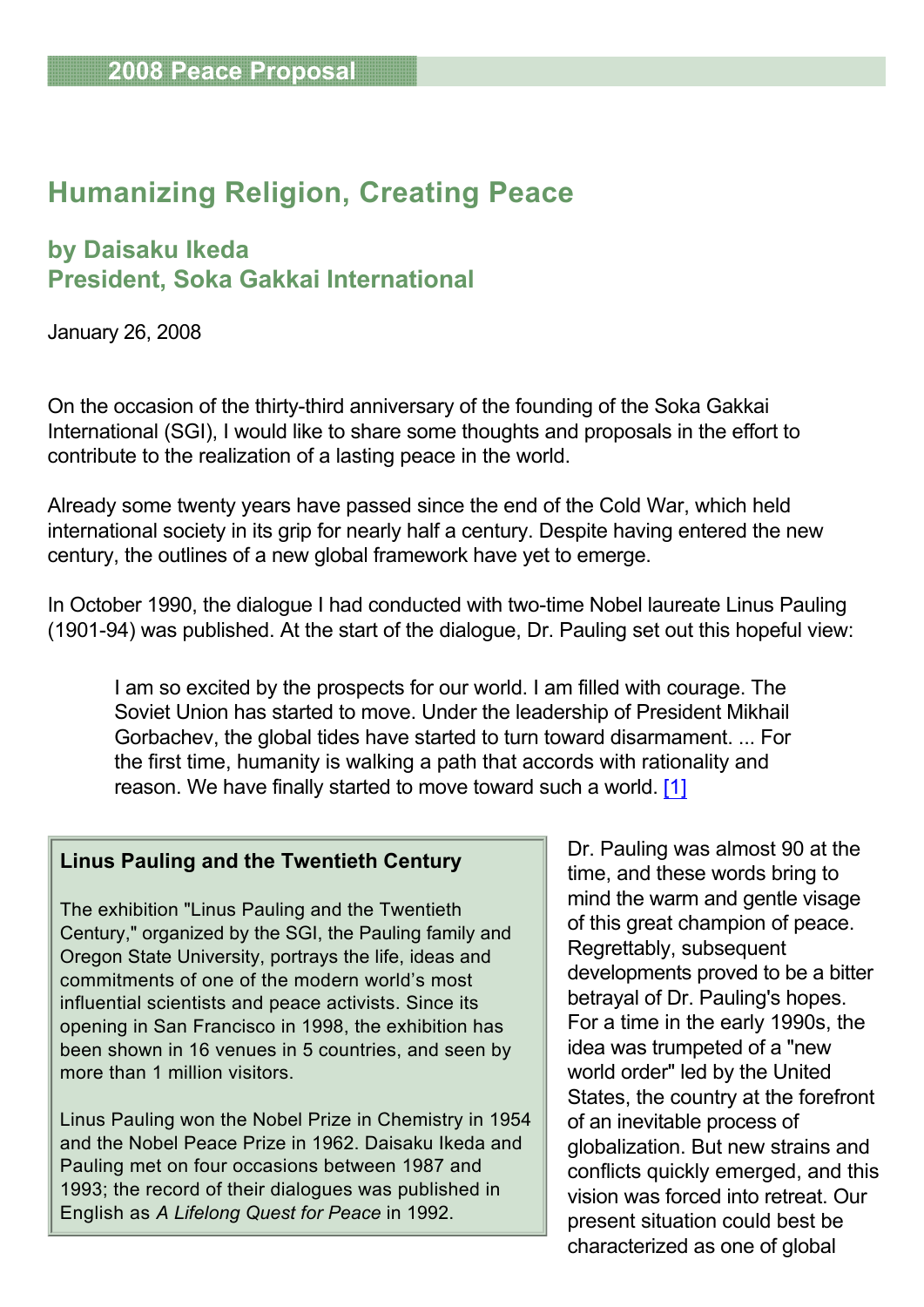disorder.

But we must not allow the wheels of history to slip backward. Whatever the difficulties, we must not abandon the search for a new global order that will serve the interests and the welfare of all humankind. Only through such committed efforts can we prevent global society from being enveloped by an ever-deepening chaos.

Important initiatives are being taken in this direction. Recently (January 15-16), more than 75 UN member states and international organizations participated in the Alliance of Civilizations Forum in Madrid, Spain, with a shared belief that the maintenance of international peace and security requires the overcoming of cultural animosities. Addressing the gathering, UN Secretary-General Ban Ki-moon called on the participants to further their endeavors for peace: "You may have different backgrounds and perspectives, but you share a common conviction that the Alliance of Civilizations is an important way to counter extremism and heal the divisions that threaten our world." [\[2\]](#page-24-0)

Likewise, in a press conference held at the start of this year, French President Nicolas Sarkozy advocated a "policy of civilization" (*politique de civilisation*) with an emphasis on humanity and solidarity. Stating, "You cannot organize the world of the twenty-first century with the organization of the twentieth," [\[3\]](#page-24-0) he proposed that the current G8 summit meeting be expanded to include China, India, South Africa, Mexico and Brazil, to create a new G13 system.

I have for some time urged that the current summit system be expanded to include China, India and other countries to form a "summit of responsible states," a step that will promote a wider sharing of global responsibility. As such, I can lend my wholehearted support to this proposal.

## The slide toward fundamentalism

It was under the banner of freedom and democracy that moves to construct a "new world order" were promoted in the aftermath of the Cold War. While these values are, of course, essential, we must recognize the danger that inevitably accompanies any attempt to transplant specific institutions and practices to the soil of a different political culture. Even where they are established, any slackening of the effort to maintain and enhance freedom and democracy will allow them to regress, until we are left with forms devoid of real substance.

This was the thrust of the analysis I made in my 1990 peace proposal just months after the fall of the Berlin Wall in November of the previous year. I based this on my reading of Plato's *Republic*, in which he states that by supporting the insatiable pursuit of freedom, democracy nurtures a multitude of desires that gradually and insidiously "seize the citadels of the souls of youth." [\[4\]](#page-24-0) Finally, the situation gets out of control and a strong leader is sought to restore order. From among the "idle drones," a single stinger-equipped creature is chosen. In this way, Plato stresses the logic and likelihood of a regression from democracy to tyranny.

The concerns I expressed at that time have not proven baseless. The unhinged march of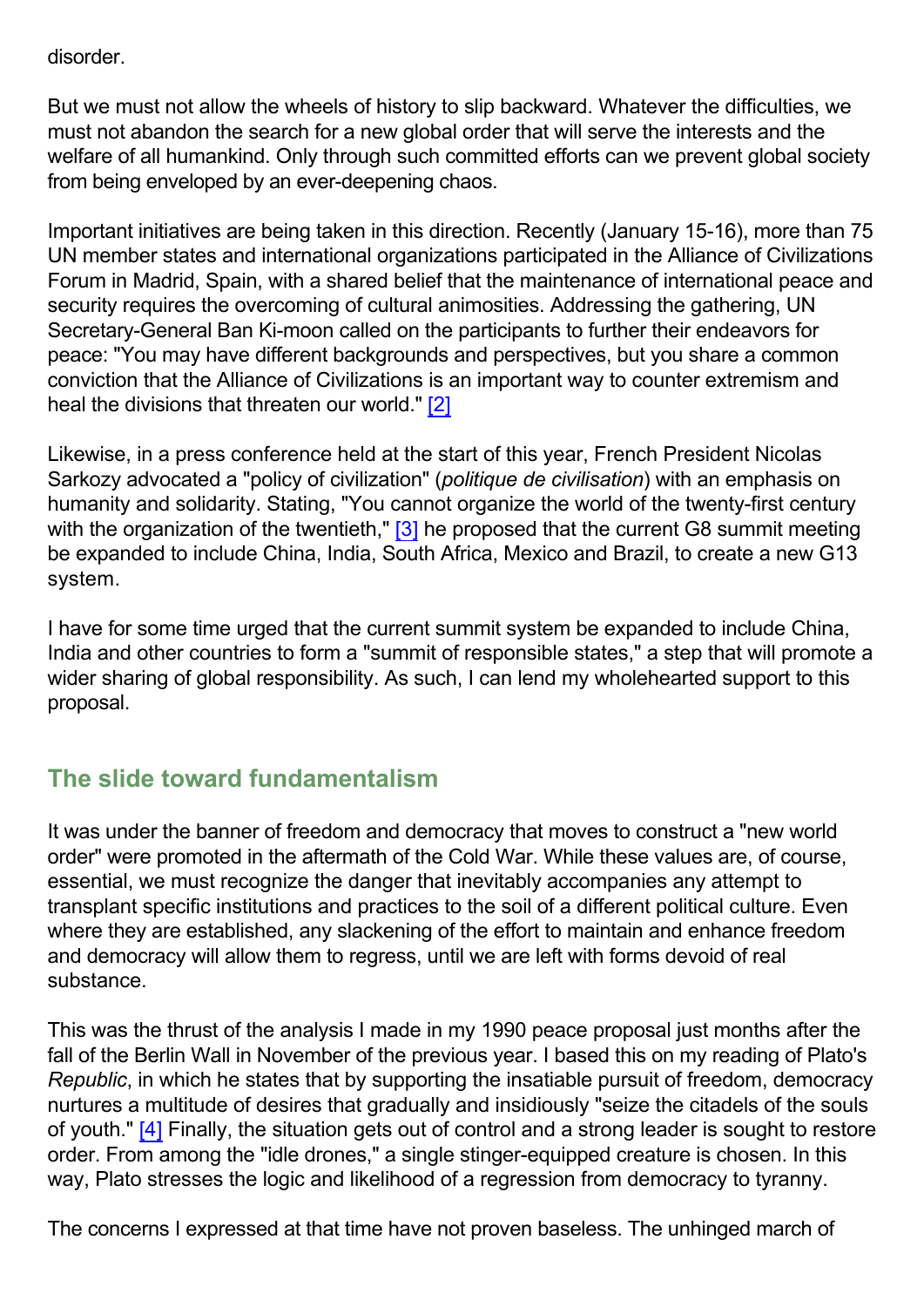finance-centered globalization has produced a world riven by disparities of an unprecedented scale, the unabashed worship of material wealth on the one hand and a corresponding sense of frustration at the absence of economic justice on the other. This structural inequity is a key factor--perhaps *the* key factor--underlying the forms of terrorism now proliferating throughout the world. History teaches that any attempt to suppress terrorism and similar crimes through the unilateral application of force without a careful analysis of and response to the structural factors involved will only make things worse. Order that relies on force is the near neighbor of chaos.

As a Buddhist, I direct my deepest concern toward the mentality that has arisen against this backdrop--what might be described as a slide toward fundamentalism. This is not limited to the religious fundamentalism that has been the subject of so much debate, but includes ethnocentrism, chauvinism, racism and a dogmatic adherence to various ideologies, including those of the market. Such fundamentalisms flourish in conditions of chaos and disorder. What is common to all of them is that abstract principles and ideas take precedence over living human beings who in turn are forced into a subservient role.

While I will not attempt a detailed analysis here, I believe that Albert Einstein (1879-1955) expressed the essence of the issue when he stated, "principles are made for men and not men for principles." [\[5\]](#page-24-0)

To sustain and put into practice with any consistency the worldview evoked by Einstein is not an easy task. People are quick to turn to preestablished rules that provide a ready-made answer to their questions or doubts. To borrow Simone Weil's (1909-43) metaphor, people and society are ceaselessly dragged down by the forces of gravity (*la pesanteur*), a seemingly inherent force in human beings that leads us to debase ourselves. The essential nature of this force is that it causes us to lose sight of the sense of self that should form the core of our humanity.

The kind of humanism I am convinced our times require is one capable of confronting and halting the slide toward fundamentalism. This is the work of restoring people and humanity to the role of central protagonist, something which ultimately can only be undertaken through a ceaseless spiritual effort to train and to temper ourselves.

## Gide's humanism

Here I would like to cite one well-known episode that I believe illustrates the confrontation between fundamentalism and humanism. It pertains to the evolving views of the great French humanist André, Gide (1869-1951) regarding the socialist experiment of the Soviet Union.

In June 1936, hearing that admired fellow writer Maxim Gorky (1868-1936) was critically ill, Gide rushed to Moscow, arriving a day before Gorky's death. After speaking at the funeral and attending related commemorative events, Gide fulfilled a long-standing wish by traveling throughout the Soviet Union for a month. His memoirs of those travels were published in November of that year as *Retour de l'U.R.S.S.*, a book that sparked public debate of truly historic intensity and proportion, embroiling intellectual opinion not only in France, the rest of Europe and the U.S.A., but also in Japan.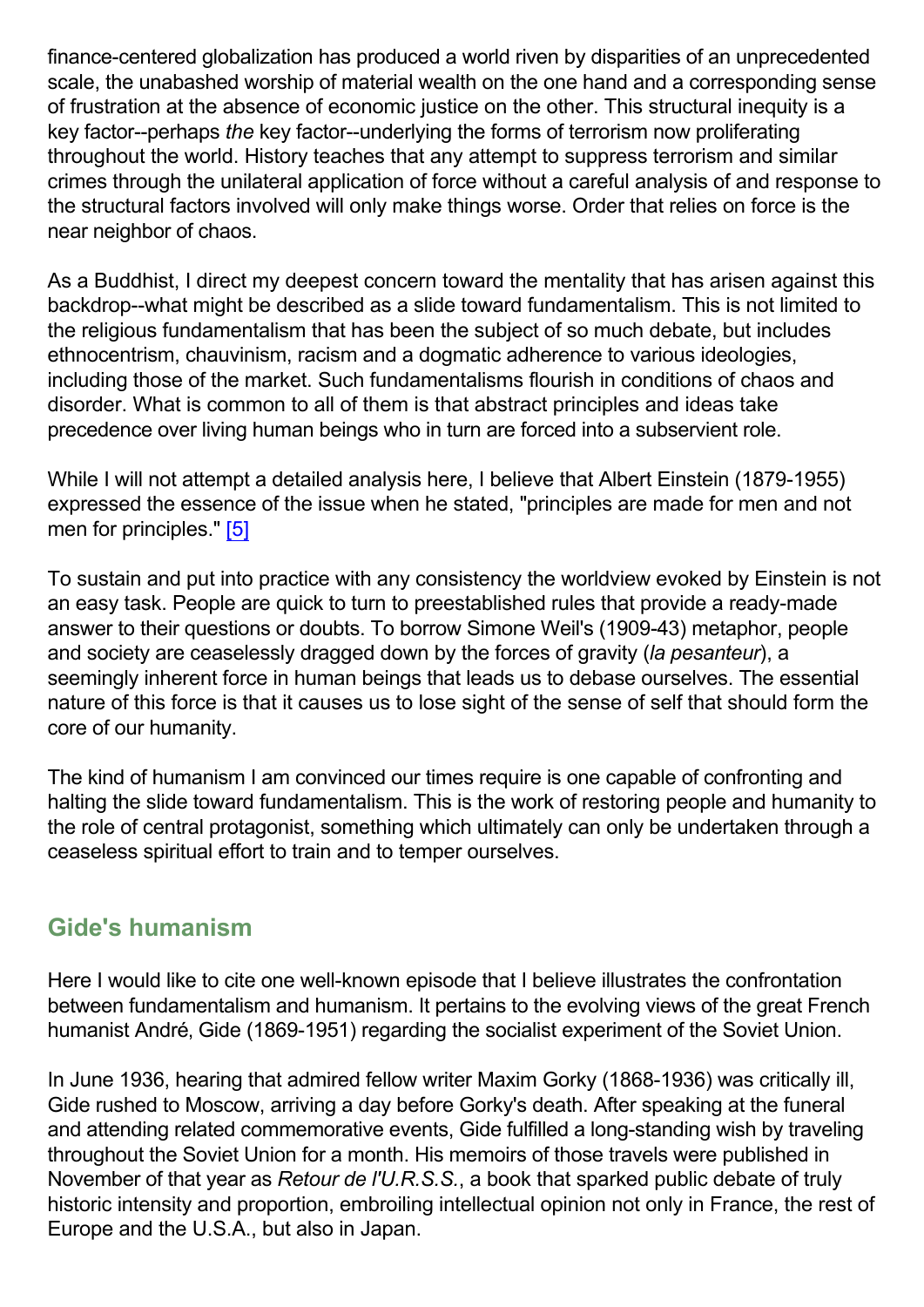While Gide fully acknowledges the historical significance of the Russian Revolution and subsequent developments in the Soviet Union, he also--with what today strikes us as an excess of caution--puts the analytical knife to the pathologies of Soviet communism that were then beginning to surface. That the bulk of his observations were apposite has since been verified in the wake of the Soviet Union's collapse.

This was, however, the Red Thirties, when the struggle against fascism in the Spanish Civil War rallied intellectuals and young people to the Left; for many, the Soviet Union was the focus of their hopes. Gide's criticism, coming as it did from an acknowledged member of the Left, elicited a strong and widespread reaction in academic, journalistic and political spheres.

While opinion was divided, the far greater part was aligned against Gide. Considered a traitor by many, he found himself isolated and without support. Even then, however, Gide refused to retreat. He was determined above all to be true to his beliefs.

"In my eyes," he wrote, "there are things even more important than myself, even more important than the U.S.S.R.: that is humanity, its destiny and its culture." [\[6\]](#page-24-0)

I consider this a clear, concise and indeed historic declaration of humanism. The word "humanity" is today bandied about in a hackneyed way, tired and lacking in resonance, but for Gide it contained layers of nuance with a polished and honed meaning: it signaled the irreplaceable foundation for justice, a universally valid basis for action.

"[T]here are things even more important than myself." Gide's words point to the culture of humanity--a culture embodying universal values, the spirit of respecting self and others, difference and diversity, freedom, justice, tolerance--for whose sake he was prepared to give all, including, it would seem, his very life. The depth and intensity of Gide's convictions no doubt supported him in his solitary resistance to the overwhelming tide of the times.

The breadth of Gide's humanism brings to mind the Buddhist teaching that the ultimate principle and essential nature of all phenomena is to be found nowhere other than in the human heart. This universal "Buddha nature"--sometimes symbolized by the image of the Buddha seated on a lotus flower dais--is the pure, undefiled and indestructible aspect of the human heart. The determination to respect all people that forms the bedrock of Buddhist humanism brings us to see that not only sectarian differences but also differences of ideology, culture and ethnicity are never absolute. These differences, like the order and organization of human society itself, are only relative; they should be treated as flexible, fluid concepts that need to be constantly renegotiated so as best to serve human needs. This is what it means for people--and not abstract principles--to be the protagonists of destiny.

Also in the Buddhist scriptures, we find this passage:

Hence the storehouse of the eighty-four thousand teachings represents a dayto-day record of one's own existence. This storehouse of the eighty thousand teachings is embodied in and contained within one's own mind. To use the mind to suppose that the Buddha or the Law or the pure land exist somewhere other than in one's own self and to seek them elsewhere is a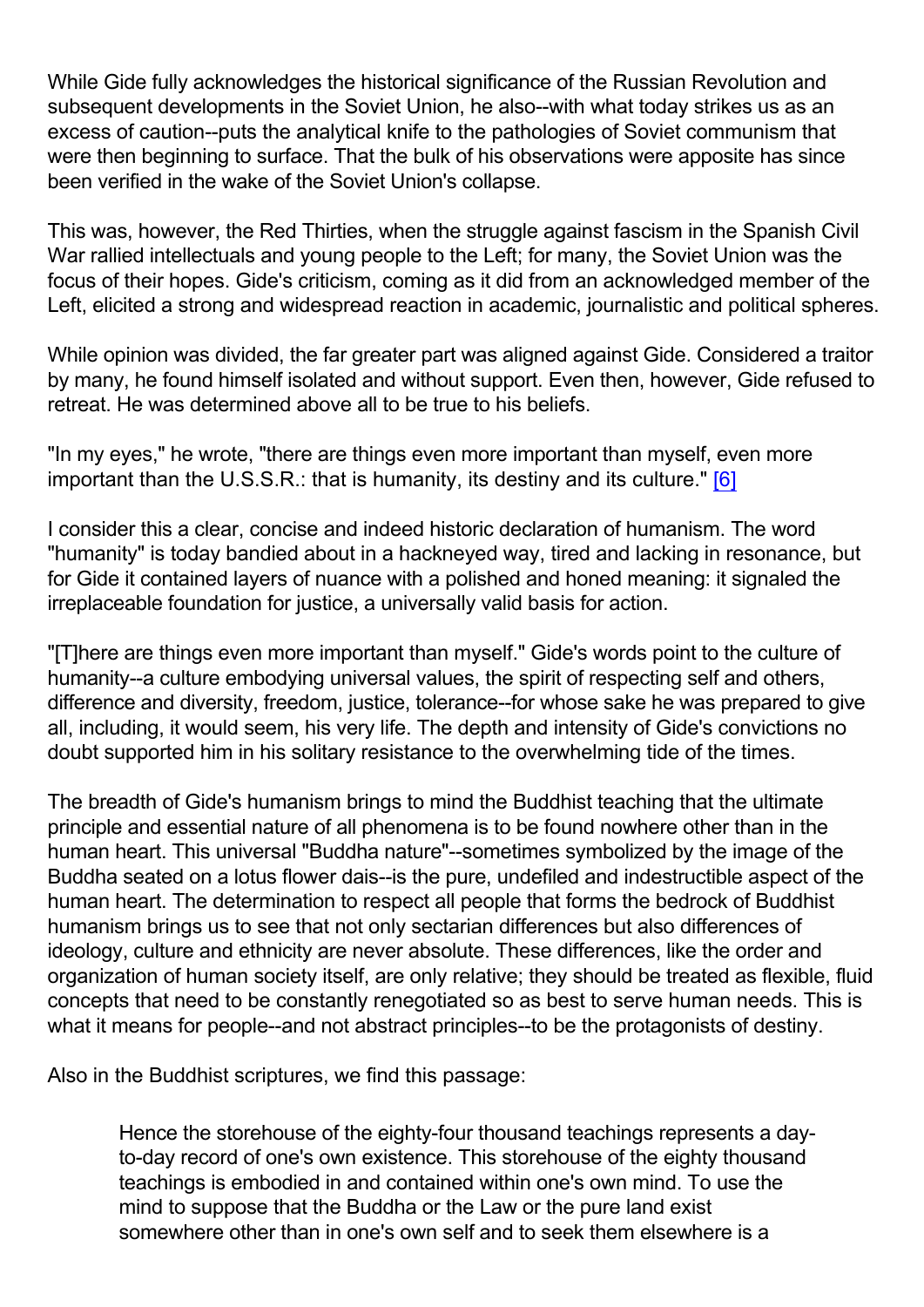delusion. When the mind encounters good or bad causes, it creates and puts forth the aspects of good and bad. [\[7\]](#page-24-0)

While the "the eighty-four thousand teachings" is an expression used to refer to the entire corpus of Shakyamuni's teachings as a Buddha, it can also be interpreted to signify all that comprises this world of distinctions and differences. Recognizing that ultimately this exists within each human being, we must strive to reach the plane, free from discriminatory consciousness, where the equal worth of all human beings comes clearly into view. This must be our starting point and our final destination. This stance is in stark contrast to those ideologies commonly described as fundamentalist, which lead inevitably to an excessive emphasis on and attachment to difference.

# An unanswered challenge

More than a half-century ago, the Japanese literary critic Kazuo Watanabe (1901-75), who devoted his life to the research and translation of French humanist philosophy, looked back on the storms of fanaticism that had characterized World War II. His response was to call for the "humanization of religion":

The second religious reformation must be undertaken by a new Luther, a new Calvin. Although this may seem an odd expression, the only path to this is the humanization of religion. By this I mean to discard all of the opium-like aspects of religion and to recognize that even God exists to serve humanity. We need to reflect on the human smallness and frailty that make it easy for us to become the instruments and slaves of that which we created. We need to teach this to others and to take on the task of clarifying our responsibility relative to all that human beings have gained since the Renaissance. [\[8\]](#page-24-0)

The realities of the world of religion today, sixty years after Watanabe made this radical proposal, lead us inevitably to see it as an unanswered challenge. The simplest evidence for this is that the word "fundamentalism" appears nowhere so frequently as in connection with religion. We cannot allow this challenge to remain unanswered. For to do so would be to allow religion to be a factor in conflict and war, to undermine its potential as a motive force for the construction of peace.

#### Kazuo Watanabe

Kazuo Watanabe (1901–75) was a scholar of French literature, a literary critic and one of the important voices of Japanese humanism during and after World War II. Watanabe graduated from the University of Tokyo in 1925 and was professor of French literature there from 1948 to 1972. He is known for his translations of Rabelais and Erasmus, his knowledge of Renaissance thought and his explorations of the meaning of tolerance in contemporary society. Over the years, he taught and fostered the talents of many important scholars and writers, including the Nobel laureate Kenzaburo Oe.

In 1993, I had the opportunity to deliver an address at Harvard University, entitled "Mahayana Buddhism and Twenty-first Century Civilization." In it I urged that we give priority to the actual impact of religion on human beings: "Does religion make people stronger, or does it weaken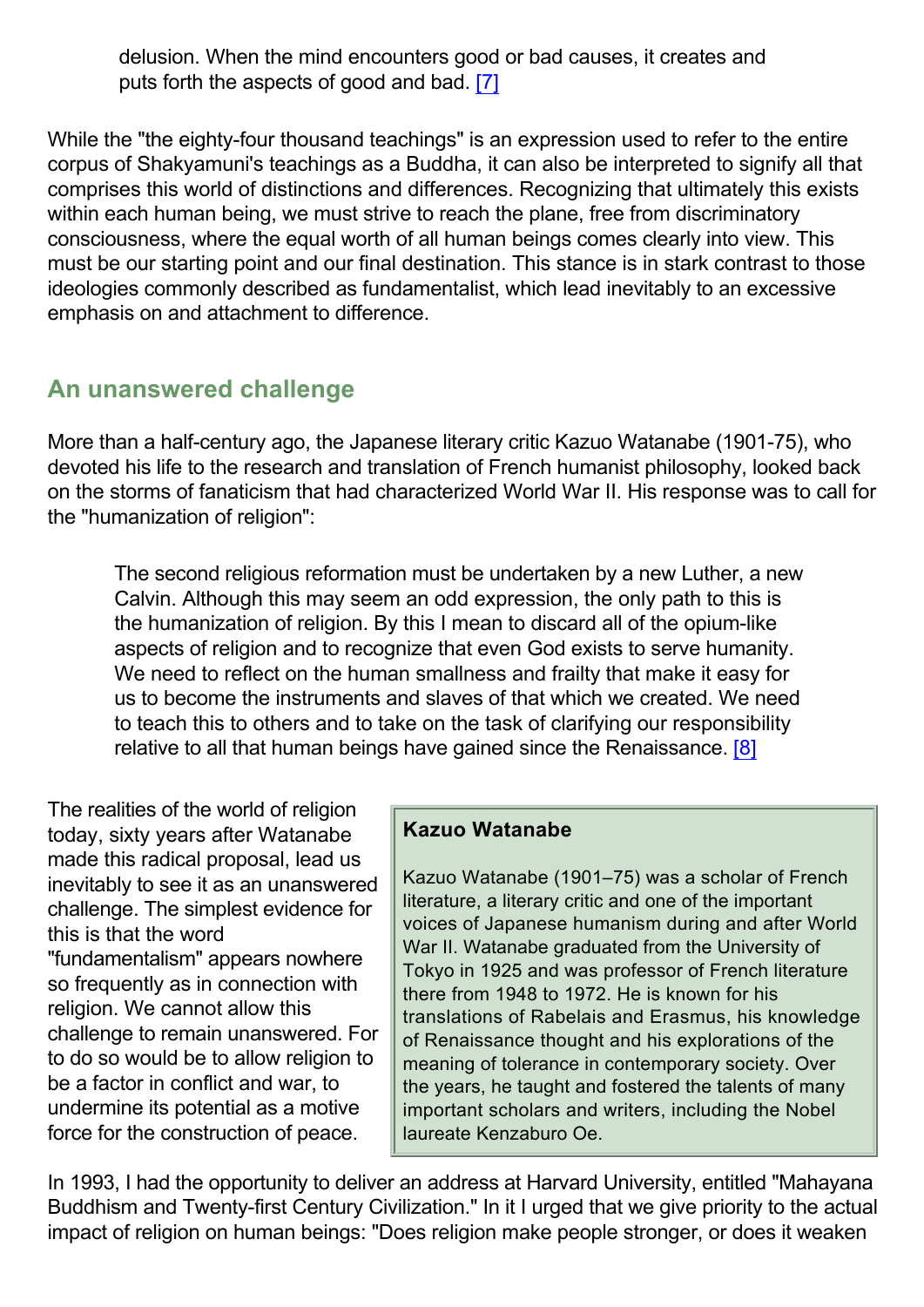them? Does it encourage what is good or what is evil in them? Are they made better and more wise--or less--by religion?" [\[9\]](#page-24-0) These are the questions we need to ask of all religions, including of course Buddhism, if we are to succeed in fully "humanizing" them.

Nobel Peace laureate Elie Wiesel has examined the fanaticism and hatred that inevitably accompany dogmatism and fundamentalism. He established The Elie Wiesel Foundation for Humanity, which sponsored a number of international conferences on the theme of the "Anatomy of Hate." Wiesel describes his motivation as follows:

How is one to explain fanaticism's attraction for so many intellectuals, to this day? And what can be done to immunize religion against its pull? ... Since the beginnings of history, man alone suffers from fanaticism and hate, and he alone can stem it. In all of creation, only man is both capable and guilty of hate. [\[10\]](#page-24-0)

This is the irrepressible cry of conscience, a fervent expression of the need for the humanization of religion.

As a child, Wiesel lost his family in the Holocaust--he was separated from his mother and sister at Auschwitz, and witnessed the death of his father at Buchenwald. Having survived the hell of Nazism, the most horrific form of fanaticism imaginable, his words carry a special weight and resonance; they convey a palpable sense of the impasse humanity confronts.

An attachment to sectarian concerns at the expense of efforts to humanize religion will indeed render people weaker, more evil and more foolish. Such fanaticism will increase the opium-like aspects of religion, making it an ever more culpable factor in conflict and war. There is probably no need to mention specific examples of the outcome of the kind of slide toward fundamentalism to which Wiesel alludes, as this dark and destructive aspect of religion has been engraved across the full span of human history.

Indeed, the work of humanizing religion has yet to be undertaken in earnest; it stands before us as a challenge that must be surmounted if we are to move forward.

Assessing the positive and negative impact of religion and religious belief in human history is a complex task, one which I will not attempt here. But by rising to the still unanswered challenge of truly humanizing religion, we must ensure that in the twenty-first century religion always functions to elevate and enhance our humanity, contributing to the realization of human happiness and peace.

## In praise of the human spirit

In this regard, I have long noted with interest the stance toward religion taken by the great nineteenth-century historian Jules Michelet (1798-1874).

Michelet lived in an era known as the Oriental Renaissance. Just as the rediscovery of ancient Greek and Roman civilization had been critical in Europe's cultural renaissance several centuries earlier, mid-nineteenth-century Europe experienced a renewed interest in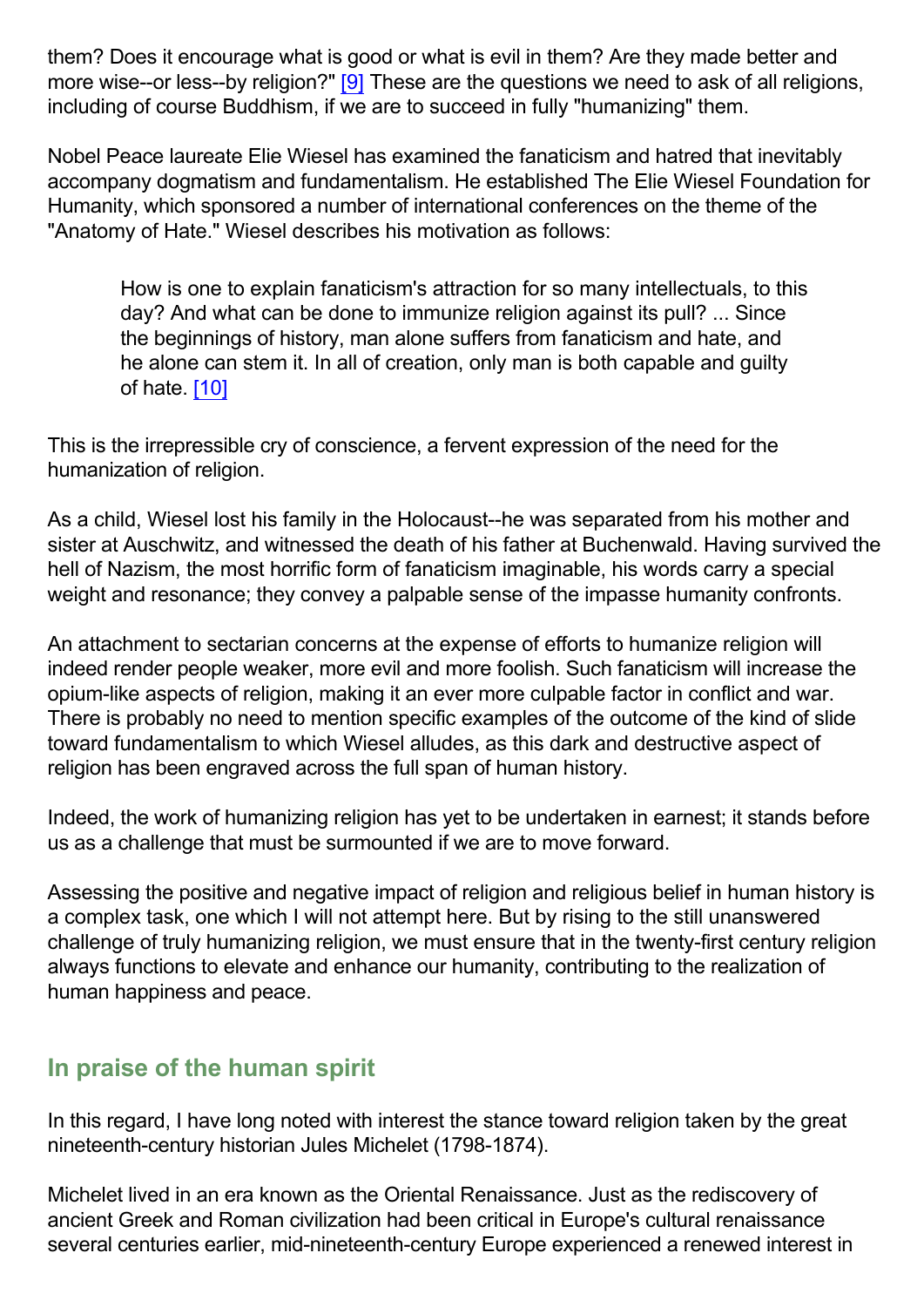the "Oriental" cultures of India and Persia. This represented an attempt to move beyond the spatial and temporal limits of the Christian worldview. In some regards, the mood of that age was similar to that of our current era of globalization. In *The Bible of Humanity* (1864), Michelet writes:

What a happy age is ours! The soul of the Earth is harmonized via telegraph lines, united in its present. And through the lines of history and the comparison of different eras, it offers the sense of a fraternal past. It offers the joy of knowing that the soul of the Earth has lived in the same spirit. [\[11\]](#page-25-0)

The reference to global communication "via telegraph lines" might remind us of our own Internet society. The middle years of the nineteenth century were the dawning of our modern scientific technological civilization. This, together with Michelet's optimistic character, contributed to the virtually unbounded expectations he held for the expansion of the frontiers of civilization under a unified understanding of the world.

In sharp contrast, our own age irrefutably displays the signs of the sunset of modern industrial civilization along the lines warned of more than thirty-five years ago in The Club of Rome's report, *The Limits to Growth*. There is a sense of impersonal sterility that haunts the rapid expansion of our Internet society. It is hard to find anything approaching the ebullience Michelet expressed for the possibilities of expanding communications technologies, that these will harmonize "the soul of the Earth."

In this sense, Michelet's era was one in which, perhaps because they were able to relativize their own civilization, Europeans felt confident about the limitless extent of human possibilities. This spirit of the age is clearly reflected in Michelet's own stance toward religion, which he sought to humanize. For Michelet, the "Bible of Humanity" is not limited to the Old and New Testaments but includes all the sacred texts of virtually all the world's classical civilizations (Chinese civilization being the exception). Declaring that "their author is humanity itself," [\[12\]](#page-25-0) Michelet carefully examines and evenhandedly compares the Vedas and the Ramayana of India, the heroic epics and classic theater of ancient Greece, the Shahnameh (Book of Kings) of Persia, as well as the ancient works of Egypt and Assyria.

His research finally led Michelet to this bold conclusion: "Religion is comprised within the realm of spiritual activity; spiritual activity is not contained within religion." [\[13\]](#page-25-0) This statement represents a clear, uncompromising humanization of religion, a rejection of all religious elements that would transcend or take precedence over the human being. Michelet declares:

We have seen the perfect accordance of Asia and Europe, the accordance of ancient times and our modern era. We have come to see that in any age people have thought, felt and loved in the same way. Thus, there is but one humanity, one heart, not two. A grand harmony that crosses both space and time has been restored forever. [\[14\]](#page-25-0)

From the perspective of our present age, filled as it is with mistrust and frustration, we cannot help feeling distanced from Michelet's views. His hopeful paean to humanity issued at the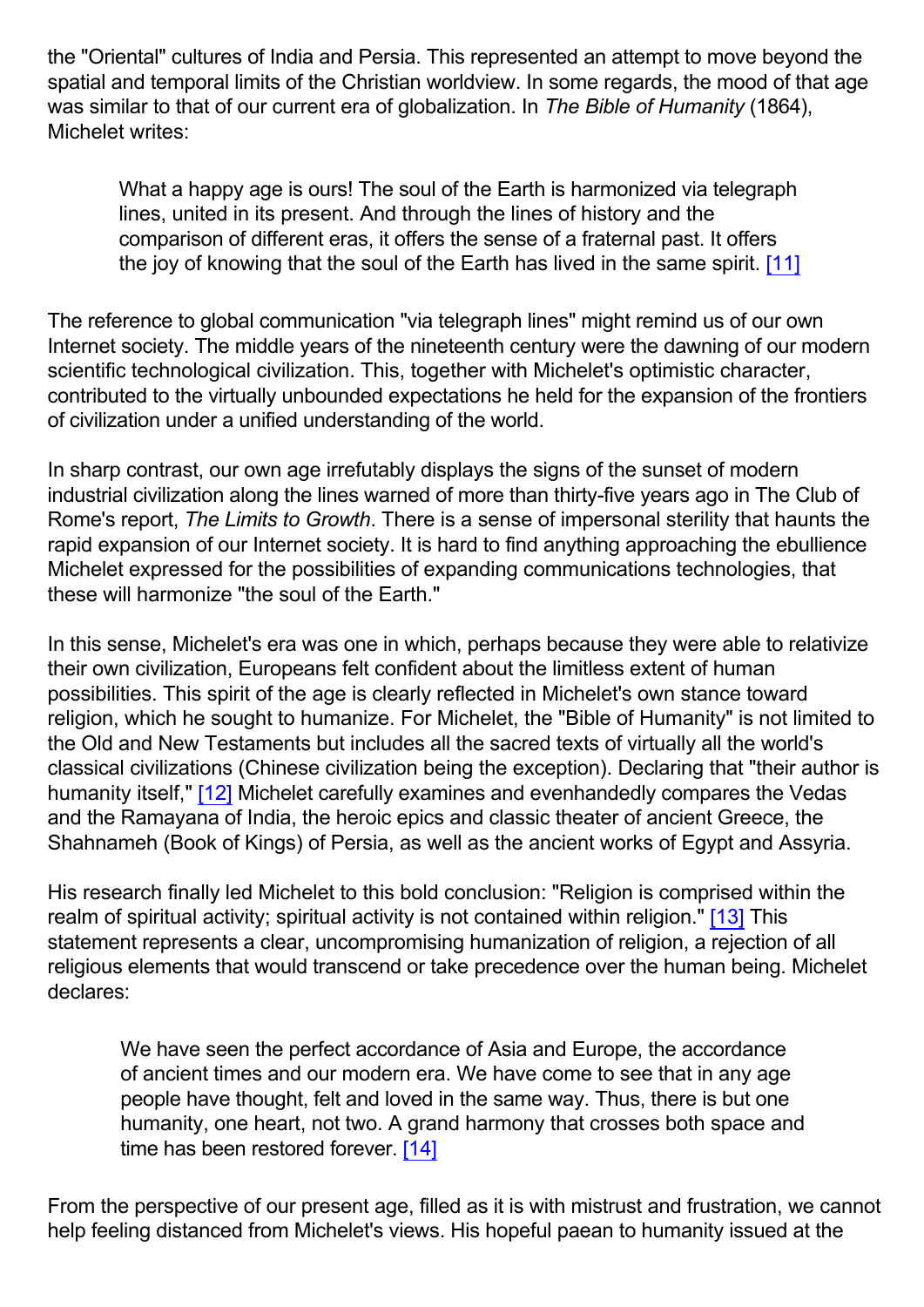dawn of modern civilization now strikes us as utopian and naive. His tracing of the genealogy of human flowering, from ancient India and Greece, through the "dark ages" of the medieval period, and into the Renaissance and the French Revolution with its values of liberty, fraternity and equality, was deeply betrayed by later historical developments. The twentieth century experienced two world wars, the horrors of Auschwitz and Hiroshima, and this has made us all too keenly aware of the double-edged nature of knowledge and of science and technology. (Likewise, the collapse of the Soviet Union put an end to the view of history as a natural progression from the French Revolution continuing through the Russian Revolution.)

But we must not, as the expression has it, throw out the baby with the bathwater. "Please! Let us be human! Let us be exalted by a new human grandeur such as has never before been known." [\[15\]](#page-25-0) I agree: we should heed Michelet's plea and not lose sight of his core stance, which is that humanity must play the central role in the creation of history in all its aspects, including the religious. The success of our struggle for humanism will hinge on our ability to embrace and share this stance, to deepen it and pass it on to future generations.

It bears noting that Michelet's praise of the human being embodied a dynamism far removed from the vagueness, indeterminate emotionality and weakness that today seem to attach to the word "humanism." In contrast to subsequent incarnations of humanism, which were often an ersatz form of liberation that did nothing to rein in the expansion of the ego, Michelet's humanism was supported by a strong backbone of self-mastery, a belief in the normative nature and essence of the human spirit.

At the end of *The Bible of Humanity*, Michelet expresses his confidence that he stands in the legitimate heritage of history: "A torrent of light, a great river of Right and Reason, flows down from ancient India to the year 1789." [\[16\]](#page-25-0) Asserting that "Identical in all ages, eternal Justice shines from a solid foundation of nature and history," [\[17\]](#page-25-0) Michelet grounded himself in right, reason and justice. Mastering himself, recreating himself, he expressed the proud determination to be the protagonist of history. If the generous praise he lavishes on humanity is a centrifugal force, rushing out from the center of his being, self-discipline and self-mastery function centripetally, as a force that regulates and pulls back toward the center. The proper balance between these two forces is essential to the healthy functioning of the human soul.

While Michelet's concept of Right may differ in important regards from the Dharma--the law that Buddhism asserts is inherent in all life--his approach bears a striking resemblance to the Buddha's final admonition to his followers: "[L]ive as islands unto yourselves, being your own refuge, with no one else as your refuge, with the Dharma as an island, with the Dharma as your refuge, with no other refuge." [\[18\]](#page-25-0) It would seem that this kind of self-directed, selfreliant seeking after truth is as essential today as it was in ancient times for anyone desiring to be truly human, to be the main actor in the drama of life.

### An engaged humanism

As Kazuo Watanabe warned, human beings do indeed possess the kind of "smallness and frailty" that drive us to become "the instruments and slaves of that which we created," and in the end history did not unfold along the lines Michelet had projected.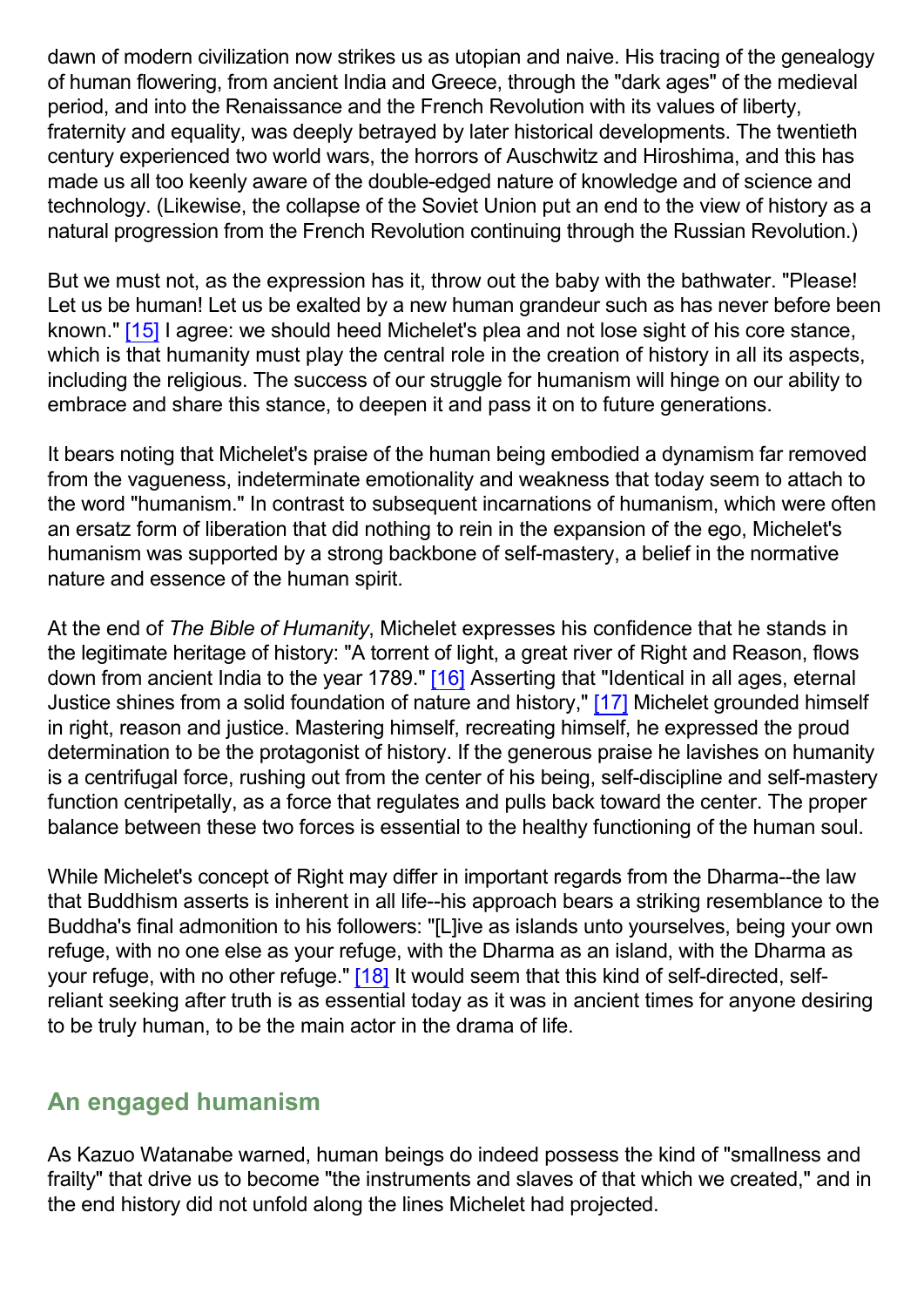It is this smallness and frailty that makes individuals act against that which is human--*les hommes contre l'humain*, to use Gabriel Marcel's (1889-1973) phrase--thwarting our attempts to be the protagonists in the creation of history. The twentieth century--in which ideology attained the status of an absolute value, and fanaticism of all kinds stirred storms of war and violence--offers the most painful testimony to this fact. Here we see not the universal justice of which Michelet spoke, but partial and particular assertions of justice, each making its separate appeal to the smallness and frailty of human beings, each claiming its own absoluteness and locking horns in desperate struggle. This is the ultimate pitfall of an unchecked slide toward fundamentalism. Unconscious of the misery that awaits the fanatical pursuit of partial and particular assertions of justice, people are for the most part unable to resist their siren song.

If we are to halt this slide toward fanaticism, we cannot be content to regard it as passive bystanders. A true humanist cannot avoid or abandon the struggle against evil. Humanism, as mentioned, is a word and a concept with both positive aspects--peace and tolerance, moderation--and negative possibilities--a tendency for easy compromise and merely lukewarm commitment. Unless we can break through and rise above these negative aspects, we will not be capable of countering the extremism that is the special characteristic of fanaticism.

Kazuo Watanabe referred regularly to an essay by Thomas Mann (1875-1955), stating that "in a period of violent upheaval, it was first the book by my pillow, later the book in my duffle bag." [\[19\]](#page-25-0) In the essay "Achtung, Europa!" Mann, who strived throughout his life to combat Nazism, issued a powerful call for what he called a "combative humanism."

The kind of humanism needed today is a combative humanism, one that knows its own valor, a humanism that is filled with the conviction not to allow the principles of freedom, tolerance and skepticism to be abused and trampled by fanaticism that knows no shame or doubt. [\[20\]](#page-25-0)

Gide offered his enthusiastic support for Mann's idea of a combative humanism, calling it the most authentic form of humanism. It can be assumed that this humanism issues from the same source as Gide's, the universal value of humanity he posited as the basis for justice and which he declared was "more important than myself, more important than the U.S.S.R."

I sense here resonances with the spiritual struggle of Buddhist humanism. Today, the SGI's Buddhist movement has spread globally and enjoys the support of a wide range of sectors of society. I believe this is because we propound a universal humanism that transcends sectarian and dogmatic frameworks. In doing so, we have taken up the challenge that is so central to the history of civilization--the humanization of religion.

The key to waging a successful struggle for the ideals of humanism lies in dialogue, a challenge that is as old (and as new) as humanity itself. It is part of the essential nature of human beings to be dialogical; to abandon dialogue is in effect to abandon our humanity. Without dialogue, society is wrapped in the silence of the grave.

To the extent that we strive to be wise (*Homo sapiens*), we must strive to be masters of language and dialogue (*Homo loquens*). Throughout the ages, many have observed that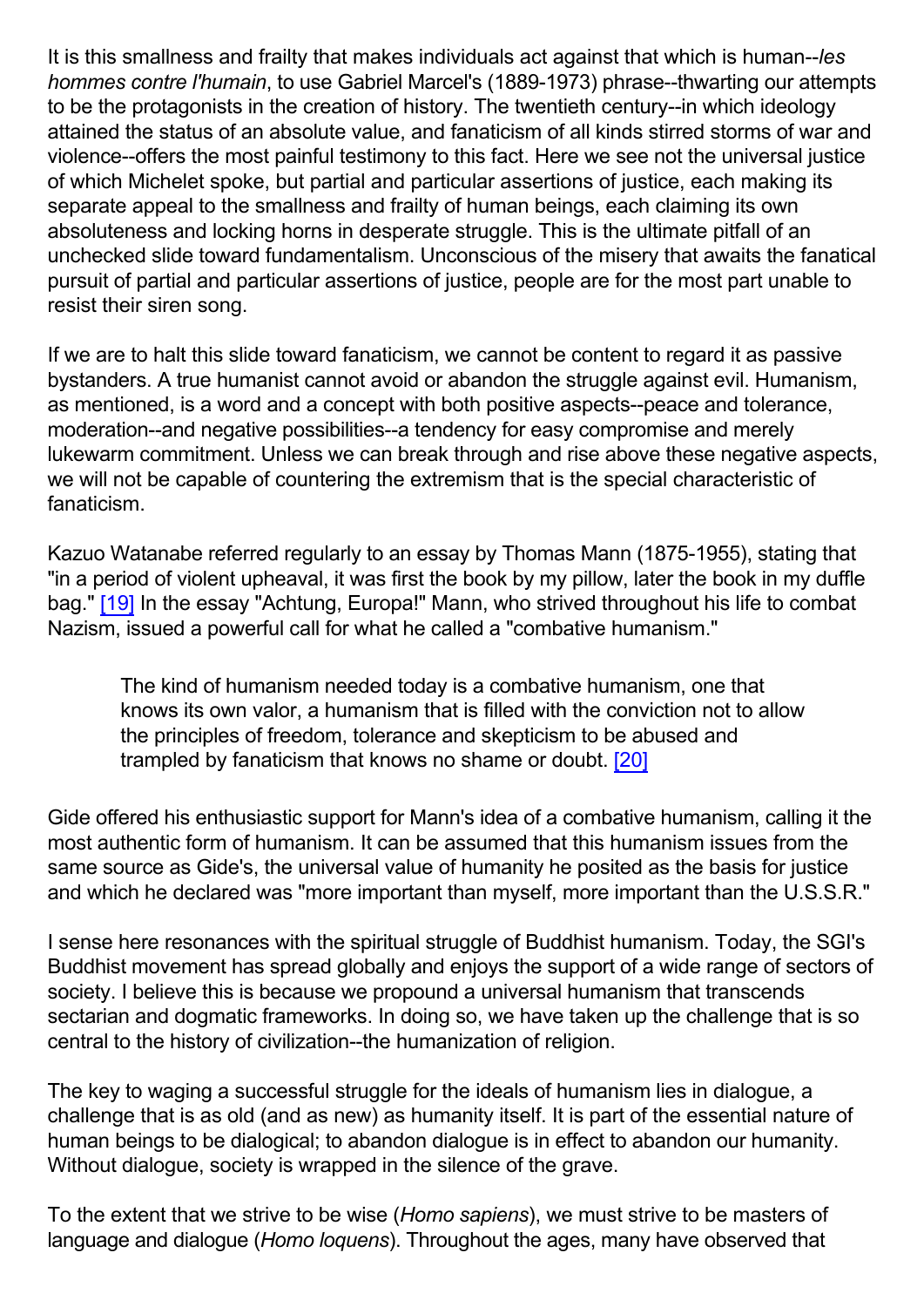dialogue is indeed the essential condition for rendering us human. Socrates declared: "there is no worse evil that a man could suffer than this--hating arguments. Misology (hatred of language) and misanthropy (hatred of human beings) spring from the same source." [\[21\]](#page-25-0) The German physicist and philosopher Carl Friedrich von Weizs, cker (1912-2007), whose brother, then President of Germany, I had the privilege of meeting with in 1991, defined human beings as "our actual partners for living and conversing." [\[22\]](#page-25-0) In this way, he too positioned dialogue at the very heart of what it means to be human.

Rooted in the conviction that dialogue is the very lifeblood of religion, I have met with more than 7,000 thinkers and leaders in various fields, and have published almost 50 dialogues, beginning with that which I conducted with the British historian Arnold J. Toynbee (1889- 1975) (published in English as *Choose Life* in 1976). My interlocutors have included representatives of the Christian and Confucian spheres of civilization, as well as people hailing from Islamic and Hindu civilizations--cultures with which Japan had relatively little historical contact. I conducted numerous dialogues with representatives of the former communist bloc. In terms of disciplines, my meetings with scholars have not been limited to specialists in the humanities but have included physicists, astronomers and other practitioners of the natural sciences.

The Buddhist scriptures teach that "immeasurable meanings derive from the one law." [\[23\]](#page-25-0) In conducting these dialogues, I have based myself on my personal commitment to Buddhist humanism. I have been motivated by the desire to create, through the steady practice of dialogue, bridges linking different religions, civilizations and disciplines, and to contribute to making an open and universal humanism the tenor of the new era.

SGI representatives regularly participate in interfaith dialogue. For example, in the immediate aftermath of the September 11, 2001 attacks, the SGI represented the Buddhist tradition at a symposium on the role of religion in building peace sponsored by the European Academy of Sciences and Arts which was also attended by representatives of the Christian, Jewish and Muslim faiths. In addition, research institutions I have founded--the Institute of Oriental Philosophy, the Toda Institute for Global Peace and Policy Research and the Boston Research Center for the 21st Century--are all actively engaged in promoting dialogue among religions and civilizations.

In the realm of religion, with its tragic legacy of fanaticism and intolerance, nothing is more vital than dialogue that transcends dogmatism and is predicated on the exercise of reason and self-mastery. For any religion to relinquish dialogue is to relinquish its reason for being. For the SGI, this means that in our quest to promote Buddhist humanism, we must never allow the banner of dialogue, the *sine qua non* of humanism, to fall--no matter how threatening the rejectionist forces of fanaticism, mistrust or dogmatism may loom.

Dialogue that is abandoned midway is meaningless. Genuine dialogue is that which is pursued consistently and with conviction. To manifest our true worth as *Homo loquens* requires that we wage this kind of committed spiritual struggle. And this requires that we bring forth our highest virtues as human beings: our goodness, strength and wisdom. To be worthy of the name, religions must offer us the means for unleashing these qualities: they must promote a revolutionary change in human beings. This was the reason that my Harvard address focused on the essential role Mahayana Buddhism can play in twenty-first-century civilization. This has been my consistent conviction.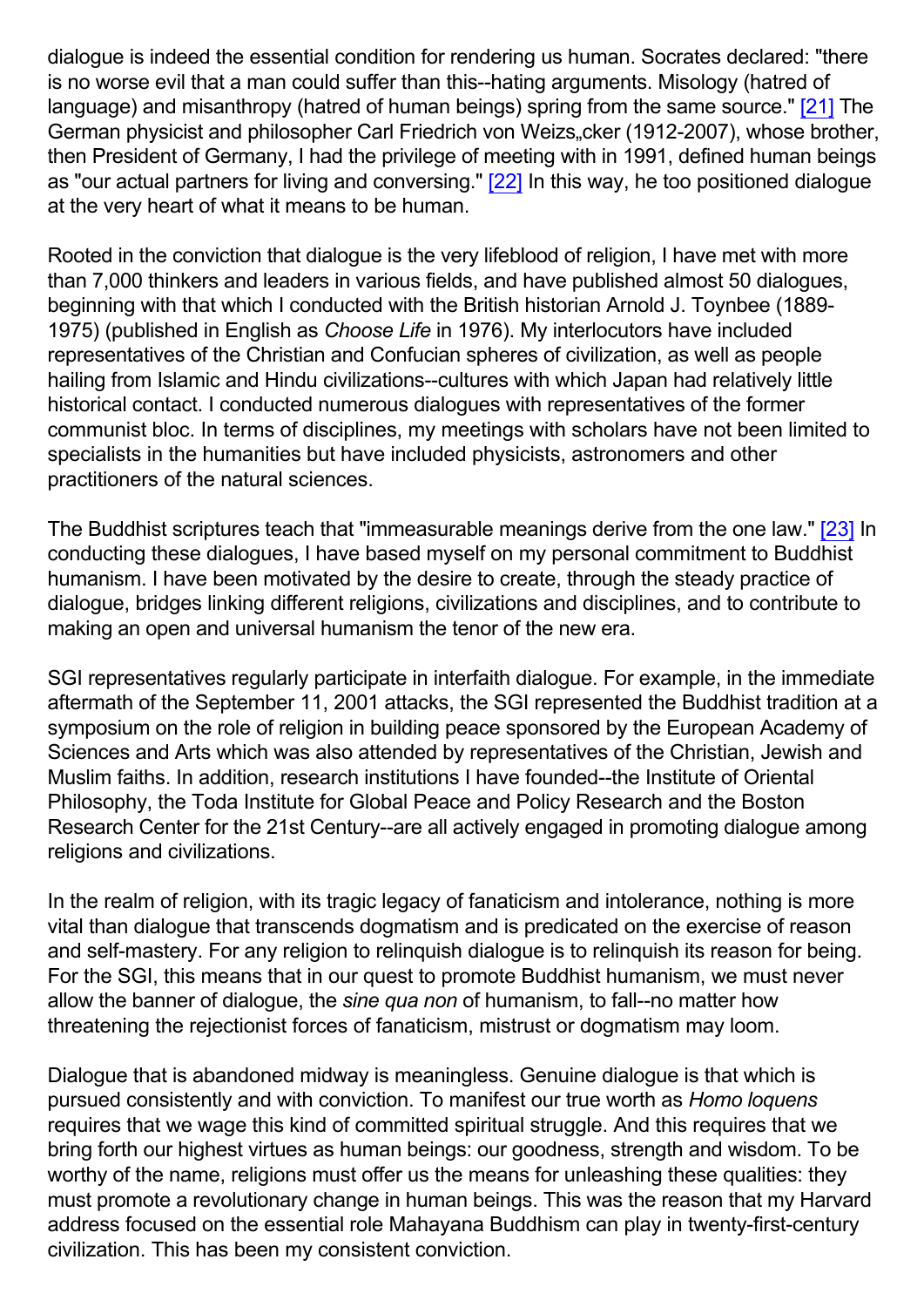# Human rights framework

From this overall perspective, I would next like to discuss concrete actions and policies that can be implemented to resolve the complex global problems presently confronting humankind.

This year will mark the sixtieth anniversary of the adoption of the Universal Declaration of Human Rights (UDHR), an expression of the shared resolve never to repeat the horrors and tragedies of World War II. The UDHR is comprised of a total of thirty articles that set forth civil and political rights on the one hand and economic, social and cultural rights on the other. It opens with the noble preamble: "Whereas recognition of the inherent dignity and of the equal and inalienable rights of all members of the human family is the foundation of freedom, justice and peace in the world...." [\[24\]](#page-25-0)

The Declaration has influenced the policymaking of governments and served as the basis for human rights-related conventions and institutions, as well as inspiring generations of human rights activists.

When it was adopted, the UDHR both gave voice to a universal vision of human rights and established the goal of bringing into being a world free from fear and free from want. Together with the United Nations Charter, likewise adopted in the wake of World War II, the UDHR signaled a new departure and charted a path to new modes of peaceful coexistence for humankind.

In the twenty-first century, the "horizontal" (spatial) axis of a universality that transcends national borders as advocated in the UDHR must be complemented by the "vertical" (temporal) axis of a sense of responsibility that extends to future generations. This is especially crucial in our efforts to construct a sustainable and peaceful global society.

Within this framework, I would like to focus my proposals on the following three areas: protecting the ecological integrity of the planet; upholding human dignity; and creating the infrastructures of peace.

#### The Universal Declaration of Human **Rights**

The Universal Declaration of Human Rights (UDHR) was adopted and proclaimed by the United Nations General Assembly on December 10, 1948. It sets forth the inalienable rights and fundamental freedoms of each and every person on the face of the **Farth** 

These include civil and political rights such as the right not to be subjected to torture, to equality before the law, to a fair trial, to freedom of movement, to asylum and to freedom of thought, conscience, religion, opinion and expression. Economic, social and cultural rights are also set out, including the right to food, clothing, housing and medical care, to social security, to work, to equal pay for equal work, to form trade unions and to education.

In adopting the UDHR, the General Assembly called upon all member countries to publicize the text of the Declaration and "to cause it to be disseminated, displayed, read and expounded principally in schools and other educational institutions…." It has been translated into 335 different languages, making it the most widely translated document in the world.

<http://www.unhchr.ch/udhr/navigate/alpha.htm>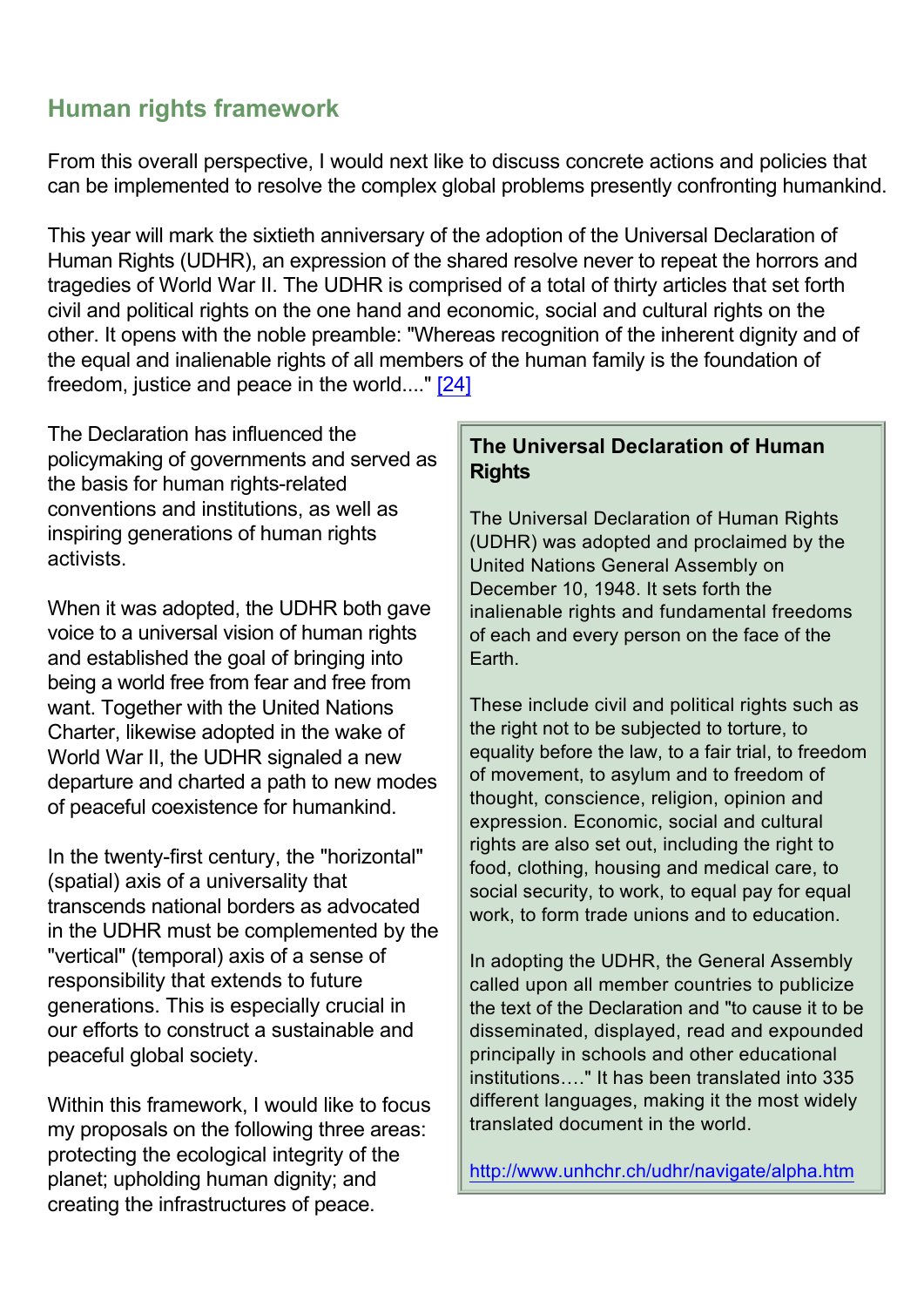# Protecting ecological integrity

In October 2007, the United Nations Environmental Programme's *Global Environment Outlook: environment for development (GEO-4)* was issued. According to this report, although air quality in some cities has improved, more than 2 million people globally are estimated to die prematurely each year due to air pollution. The Antarctic hole in the stratospheric ozone layer that gives protection from harmful ultraviolet radiation has grown to its largest extent ever. Moreover, available freshwater per person has decreased on a global scale, and at least 16,000 species have been identified as threatened with extinction.

Progress has been made on the relatively simpler issues, but the more complex and intractable issues have yet to be addressed with any degree of adequacy. There is an urgent need for action.

#### The Intergovernmental Panel on Climate Change (IPCC)

The IPCC is a scientific body established in 1988 by the World Meteorological Organization (WMO) and the United Nations Environment Programme (UNEP) to provide information on climate change and options for adaptation and mitigation, and to evaluate the risk of human-induced climate change.

It consists of governments (the IPCC is open to member states of the WMO and UNEP) and scientists. While it does not conduct research or directly monitor climate-related phenomena, it publishes reports on topics relevant to the implementation of the United Nations Framework Convention on Climate Change (UNFCCC). It published assessment reports in 1990, 1995, 2001 and 2007.

The IPCC and former U.S. Vice President Al Gore shared the 2007 Nobel Peace Prize in recognition of "their efforts to build up and disseminate greater knowledge about manmade climate change, and to lay the foundations for the measures that are needed to counteract such change."

<http://www.ipcc.ch/>

The *Fourth Assessment Report* issued by the Intergovernmental Panel on Climate Change (IPCC) in November 2007 reveals that the sharp increase in CO2 emissions in recent years has almost doubled the pace of the warming trend for the 50 years from 1956 to 2005 compared to that for the 100 years from 1906 to 2005. If present trends continue, the Earth's surface temperatures may rise by as much as 6.4 degrees Celsius by the end of the twenty-first century.

The report further warns that if global warming proceeds unchecked, the Arctic sea ice will continue to shrink, and droughts, heat waves, torrential rainfall and other extreme weather events are likely to increase in frequency. These changes could seriously threaten the very foundations of human existence on Earth.

The steadily deepening sense of urgency regarding environmental issues is reflected in the fact that climate change has consistently been on the agenda at recent annual summit meetings, culminating in the High-Level Event on Climate Change held at the UN Headquarters in September 2007. Nevertheless, international society lags in its attempt to come together in coordinated action.

Ecological integrity is the shared interest and concern of all humankind, an issue that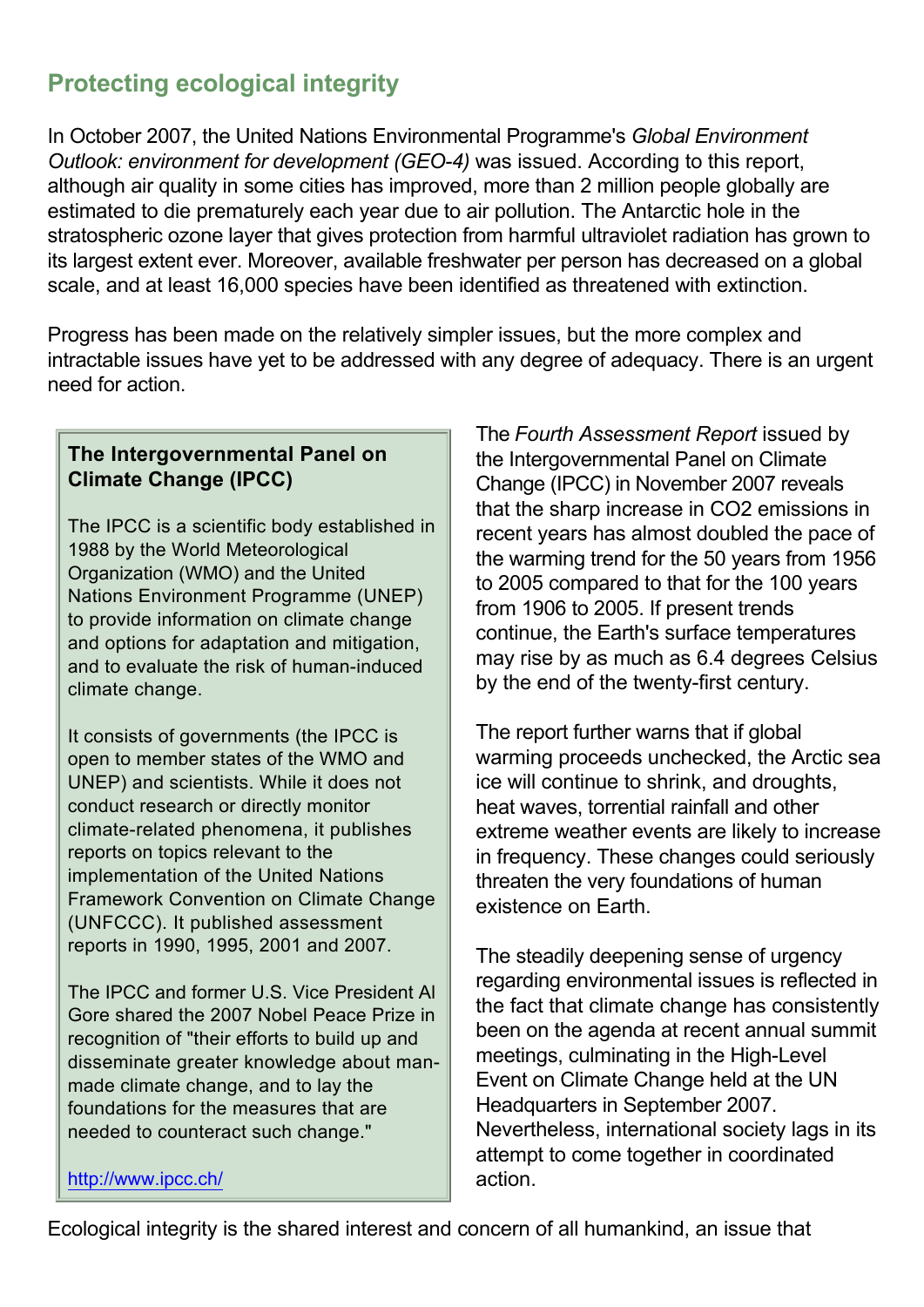transcends national borders and priorities. Any solution will require a strong sense of individual responsibility and commitment by each of us as inhabitants sharing the same planet.

The founding president of the Soka Gakkai, the educator and geographer Tsunesaburo Makiguchi (1871-1944), stressed that individuals should be aware of three levels of citizenship: our local roots and commitments based in our immediate community; our sense of belonging to a national community; and an appreciation of the fact that the world is ultimately the stage on which we live our lives and that we are all citizens of the world. On this basis, he urged that people transcend an excessive or exclusive attachment to national interests and develop an active awareness of their commitment to humankind as a whole.

This was the principle underlying the SGI's call in 2002 for a UN Decade of Education for Sustainable Development and our subsequent collaboration with relevant UN agencies and other nongovernmental organizations (NGOs) toward the realization and implementation of the Decade.

We are living at a time when concerted, committed action--for the sake of the entire Earth and all humankind--is acutely needed. The United Nations is the global institution that can serve as the facilitating focus for such efforts. The UN has, for example, developed and coordinated environmental activities through the United Nations Environmental Programme (UNEP), which hosts the secretariats of various international environmental treaties, and promotes sustainable development and environmental protection programs through a network of six regional offices.

In recognition of UNEP's solid record of achievement, there are calls for the expansion of its capacity in order to enable it better to respond to global environmental threats that continue to grow in complexity and magnitude. A common understanding was reached regarding such demands at the UNEP Governing Council/Global Ministerial Environment Forum held in Nairobi in February 2007. There, the need for a stronger institutional framework to collect and analyze scientific findings and to coordinate the drafting, adoption and implementation of environmental conventions was emphasized, and an upgrading of UNEP from programme to agency status was called for.

It has long been my view that global environmental issues would constitute one of the UN's principal missions in the twenty-first century. In my 2002 peace proposal, I suggested the establishment of the office of a UN high commissioner for the environment, with a core mandate to coordinate the activities of various agencies and exercise strong leadership toward the resolution of global environmental issues. Thus I would like to join my voice to those calling for UNEP to be strengthened and upgraded to the status of a specialized agency, a world environmental organization.

The key reason I support such moves is that, at present, only those countries that serve on the UNEP Governing Council are able to participate directly in its debates and decision making. If UNEP is accorded the status of a specialized agency, however, any country that chooses to become a member state will find a place at the table.

A similar vision underlay the call I made in 1978 for the creation of an "Environmental United Nations." Developing an institutional framework that enables all states to engage with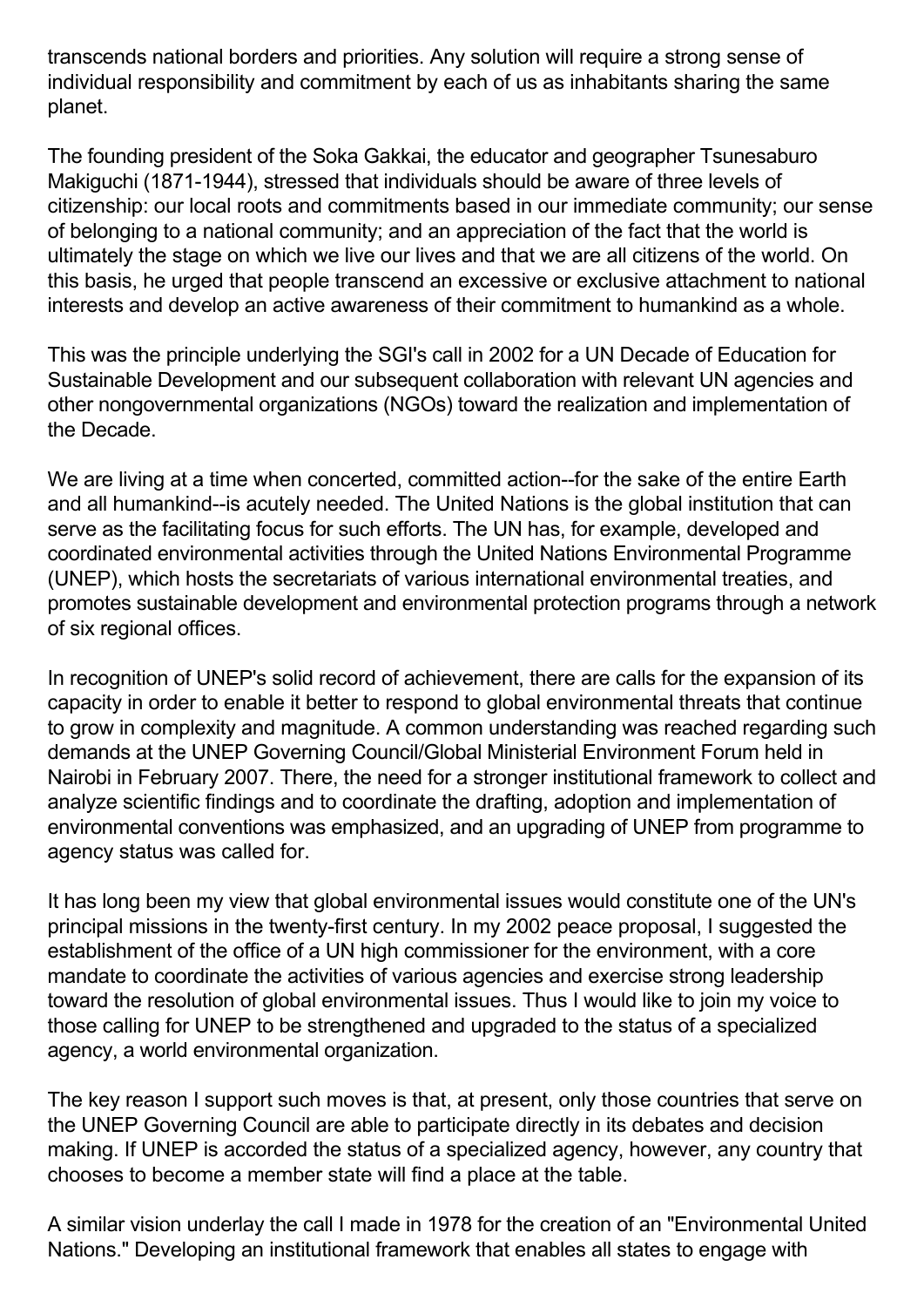environmental issues will be of utmost importance, especially toward the widely acknowledged goal of establishing effective global environmental governance.

In this, the need to combat climate change is recognized as a paramount challenge. At the Heiligendamm Summit held in Germany in June 2007, the G8 leaders gave serious consideration to the goal of halving global greenhouse gas emissions by 2050. But at present the only existing framework for reducing greenhouse gas emissions is the one based on the Kyoto Protocol, which will expire at the end of 2012. Clearly, it is vital that any new framework ensure global participation, particularly by the countries that were not included in the existing framework, if the 50-percent reduction is to be achieved.

In December 2007, the United Nations Climate Change Conference was held in Bali, Indonesia. There the Bali Roadmap, which charts the course toward the creation of a post-2012 framework, was adopted. Although stopping short of setting specific emission reduction targets, it represents a degree of progress, as the United States, India and China--major sources of greenhouse gas emissions that were not part of the Kyoto Protocol framework--all agreed to participate in the process.

I would urge all parties pursuing the negotiations to be held under the Bali Roadmap to break away from the negative approach of minimizing national obligations and burdens and instead adopt a positive focus on the achievement of larger, global objectives. This kind of fundamental reorientation is essential.

Combating climate change is a challenge that demands us all to rise above the constraints of self-interest. We need to build an international framework of cooperation and solidarity against this threat. Specifically, I would ask the major emitters to take the initiative in establishing ambitious goals and implementing bold and effective policies

### The Bali Roadmap

The Bali Roadmap is an agreement that was adopted at the end of a 13-day conference in December 2007 on the island of Bali, Indonesia, organized by the United Nations Framework Convention on Climate Change (UNFCCC) and attended by representatives from over 180 countries. The Roadmap charts a two-year negotiation process to tackle climate change, with the aim of concluding a binding agreement to succeed the Kyoto Protocol. The Kyoto Protocol, due to expire in 2012, set targets for the developed countries to reduce greenhouse gas emissions.

The Roadmap does not specify any concrete emission reduction goals but it does acknowledge that "deep cuts in global emissions will be required to achieve the ultimate objective" of avoiding dangerous climate change. It sets the framework for negotiations for a long-term agreement and includes the United States, which had remained outside the Kyoto Protocol.

The negotiation process is scheduled to be completed at a summit in Copenhagen, Denmark in 2009, to give states time to ratify the treaty so that it takes effect at the end of 2012.

[http://unfccc.int/meetings/cop\\_13/items/4049.php](http://unfccc.int/meetings/cop_13/items/4049.php)

while actively supporting the efforts of other countries. In this way, I hope they will engage in positively oriented competition aimed at making the greatest contribution to the resolution of this planetary crisis.

In a book published in 1903, Tsunesaburo Makiguchi called for "humanitarian competition" among states. This was a vision of an international order in which the world's diverse states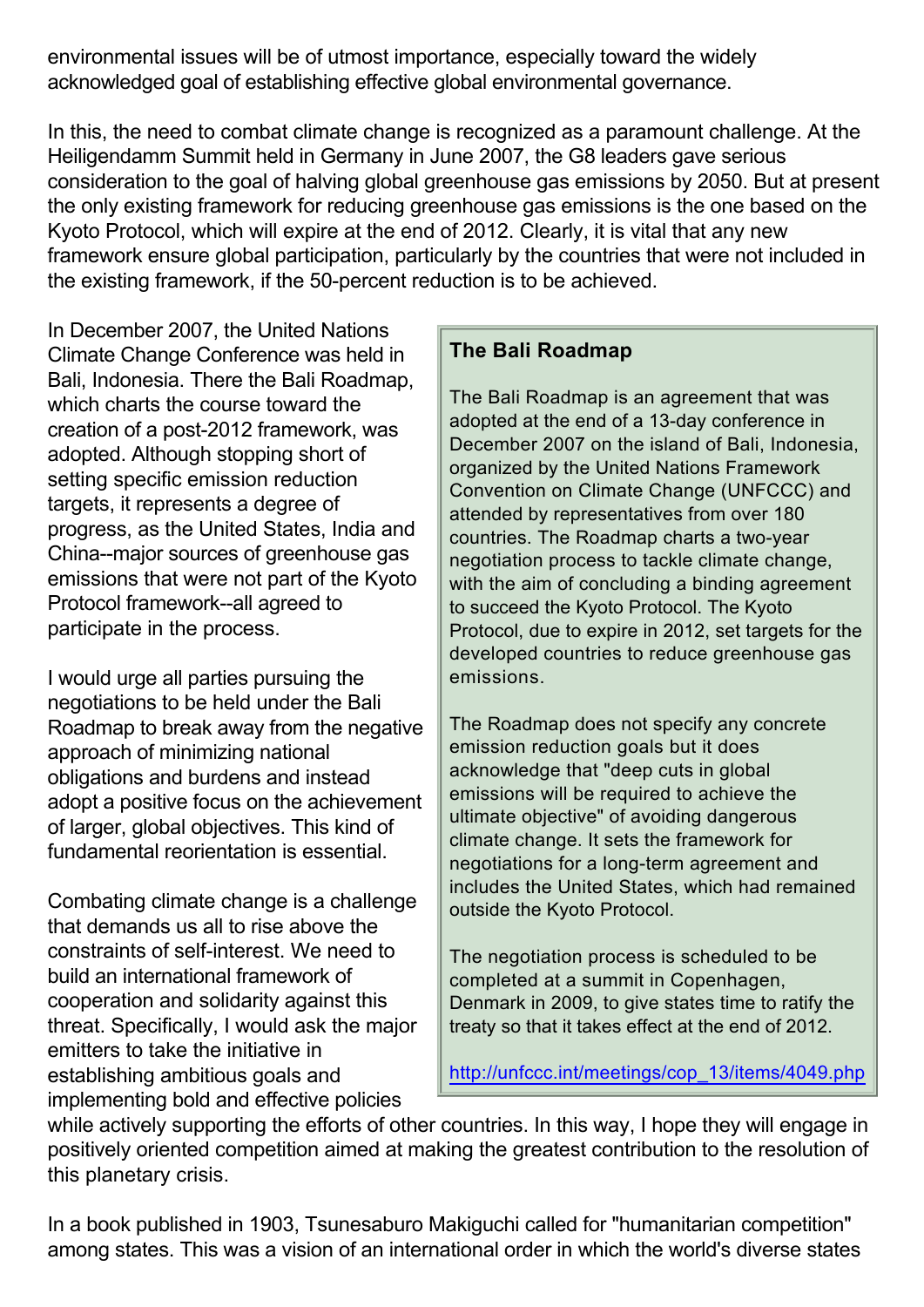strive to positively influence each other, to coexist and flourish together rather than pursuing narrowly defined national interests at each other's expense. I feel that the work of solving the global environmental crisis provides a unique opportunity to move toward such a world. It is my earnest hope that Japan, which assumes the G8 Presidency for the Hokkaido Toyako Summit in July this year, will lead the way in fostering positive attitudes and approaches appropriate to the needs of the new era.

Regarding the most effective means of reducing greenhouse gas emissions, I would like to focus on the transformation toward a low-carbon no-waste society. The first step toward this must be the introduction of renewable energy and energy conservation measures. The proactive setting of goals and commitments will unleash the kinds of positive thinking that take, for example, the form of technological innovation.

The European Union has already taken important steps to encourage the use of renewable energy sources. Agreement reached at the EU Heads of States and Government meeting held in March 2007 requires EU member states to increase their use of solar and other renewable sources of energy, setting a binding target of raising the share of renewable energies in overall EU energy consumption from the current 6.5 percent to 20 percent by 2020.

Parallel to this, energy conservation and enhanced energy efficiency are critical in the transition to a low-carbon no-waste society. Japan has a wealth of experience and achievement in this field and should play an active role, collaborating closely with its neighbors, in developing East Asia into a global model of energy efficiency.

In my 2007 peace proposal, I called for the creation of an East Asia environment and development organization as a pilot model of regional cooperation and the kernel for the eventual creation of an East Asian Union. It would be desirable, as one step toward this longterm goal, for Japan to take the lead in energy conservation issues.

In addition to "top-down" reform through institutional reframing, it is crucial to encourage "bottom-up" change by broadening grassroots engagement and empowering people toward collective action. This conviction underpinned my call for a Decade of Education for Sustainable Development. I believe strongly in the power of learning. Empowerment through learning brings out the unlimited potentials of individuals and consequently creates currents, first within the respective regions, and eventually globally across borders, that can fundamentally transform the world in which we live.

The SGI supported the production of the educational film *A Quiet Revolution* in collaboration with the Earth Council, UNEP and the United Nations Development Programme (UNDP) in 2001, as well as the exhibition "Seeds of Change: The Earth Charter and Human Potential," which was initially created in collaboration with the Earth Charter Initiative. These tools have been used to promote the UN Decade of Education for Sustainable Development since its inception.

Prior to the start of the Decade, the Boston Research Center for the 21st Century supported the drafting process of the Earth Charter, a declaration of fundamental principles and values for building a just and sustainable global society.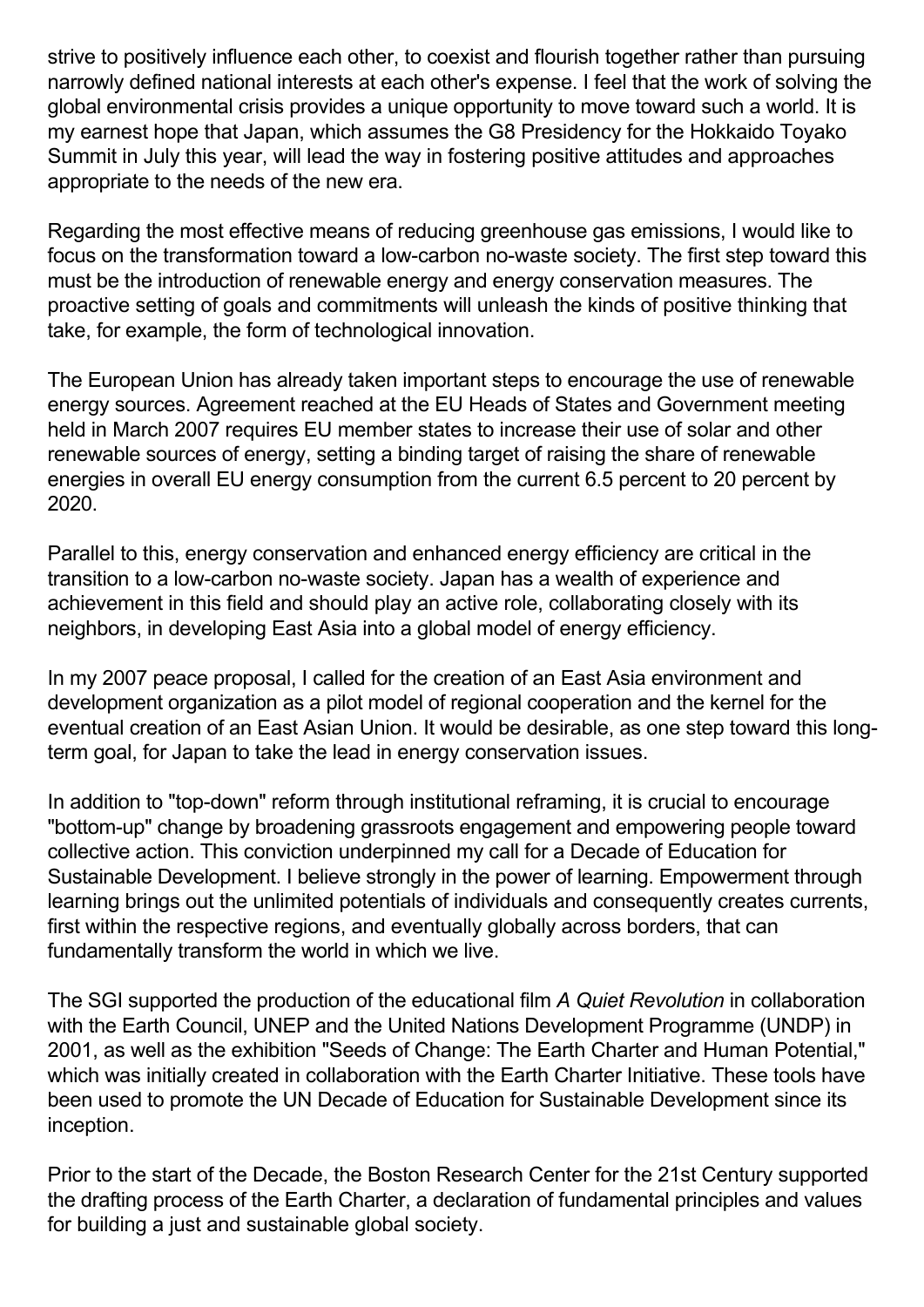In the area of environmental protection, SGI-Brazil founded the Amazon Ecological Research Center in 1993. The center has since been collecting and preserving seeds of tree species critical for the integrity of the Amazonian ecosystem. Meanwhile, SGI organizations in Canada, the Philippines and elsewhere have also been engaged in tree-planting activities.

When I met in February 2005 with Nobel Peace laureate and founder of the Green Belt Movement, Dr. Wangari Maathai, our dialogue focused on the deeper meaning of planting trees. We discussed Shakyamuni, who taught the profound value of tree planting 2,500 years ago, and King Ashoka, the ancient Indian ruler known for his renunciation of war and his policies of nonviolence, compassion and tolerance, who implemented programs to protect the environment, among them establishing mango groves and planting trees along thoroughfares. The Green Belt Movement has greatly contributed to the empowerment of women, and we concurred that "to plant trees is to plant life"--to sow and foster the seeds of the future, of a peaceful society.

Merely acquiring knowledge about environmental issues is not enough to make the Decade of Education for Sustainable Development meaningful. It is vital that individuals tangibly perceive the irreplaceable value of the ecosystem of which they are an integral part, and make a commitment to its protection. Such awareness is best developed through the kind of hands-on experience participation in tree-planting projects affords.

The Billion Trees Campaign, promoted by UNEP and originally inspired by Dr. Maathai, is a striking global grassroots initiative to counter climate change. The Campaign has been a rousing success, with 1.9 billion trees planted during 2007 and a goal of planting another billion trees in 2008. This will provide vitally important opportunities for experiential learning, and I hope linkages with the UN Decade of Education for Sustainable Development will be deepened as this program goes forward.

The success of the Decade and, more crucially, of efforts to slow and reverse ecological degradation, hinges on each individual's ability to feel this as a personal challenge and take concrete action on that basis. We need to think about and discuss what we--on the individual, family, community and workplace level--can do in our immediate environment to build a sustainable future, and work together to this end.

This approach may be thought of as an action network for a sustainable future. There is no reason for this network to be limited to environmental issues. By expanding cooperation and collaborative links with activities in such areas as poverty alleviation, human rights and peace, we can build the solid foundations of a common struggle to resolve the shared problems facing humanity. The SGI is committed to playing an ever more active role in building such an action network.

# Upholding human dignity

During the final years of his life, I had the privilege of conducting a dialogue with former Brazilian Academy of Letters president Austreg, silo de Athayde (1898-1993), who played an important role in the drafting of the Universal Declaration of Human Rights.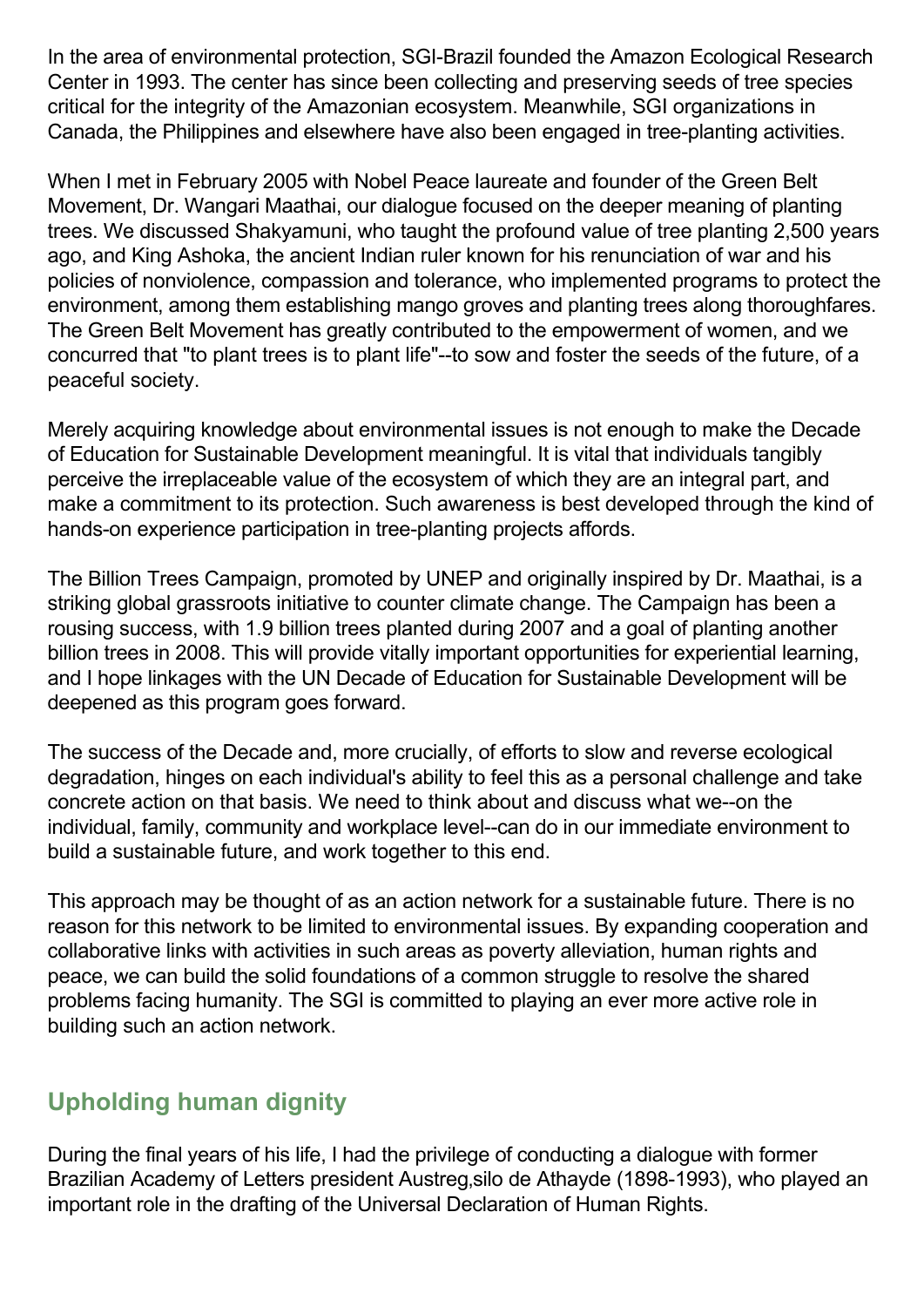In our dialogue, Mr. Athayde looked back on the drafting process and made this remark: "In drafting the Universal Declaration of Human Rights and considering a number of difficult questions we faced, there was one point to which I paid particular care; that is, to create spiritual bonds among the peoples of the world and, more specifically, to establish the universality of the spirit." [\[25\]](#page-25-0)

Mr. Athayde thus participated in the drafting work with a firm conviction that it was essential to develop bonds that were loftier, broader and more enduring in order to bring the world's peoples together. Indeed, connections between countries that are contingent on the changing conditions that govern economic and political relations are too fragile and impermanent to serve as the foundation of lasting peace.

As mentioned, 2008 marks the sixtieth anniversary of the UDHR. A yearlong campaign was launched on December 10 last year, at the initiative of the Office of the UN High Commissioner for Human Rights under the theme "Dignity and Justice for All of Us" to communicate the vision of the Declaration. To make this anniversary substantive, it is vital that governments and civil society work together to actively promote concrete programs that bring human rights education to all.

I have repeatedly stressed the importance of establishing an ongoing global framework for human rights education, as I did in my message to the World Conference against Racism, Racial Discrimination, Xenophobia and Related Intolerance held in Durban, South Africa, in August 2001. After the conclusion of the UN Decade for Human Rights Education (1995- 2004), the UN launched the World Programme for Human Rights Education in January 2005. This kind of continuity is of the utmost importance.

Human rights issues must not only be debated actively among governments; we must establish a shared global culture of human rights that is rooted in the realities of daily life and based on unfailing and uncompromising respect for human dignity.

The promotion of human rights education was cited in a General Assembly resolution as one of the primary tasks of the Human Rights Council, a body established in 2006 as part of the UN reform process. In September 2007, the Council determined to prepare a draft declaration on human rights education and training. Once adopted, this declaration will be added to the existing human rights standards under international law, alongside the Universal Declaration of Human Rights and the International Covenants on Human Rights. It is crucial that the drafting process take into sufficient consideration civil society's perspectives and concerns and that the resulting document be one that genuinely promotes a culture of human rights rooted in people's daily lives.

To that end I would urge the holding of an international conference specifically dedicated to the theme of human rights education to gather broad-ranging views from civil society as an integral part of the drafting process. Although regional conferences and small-scale meetings of experts have been held to discuss human rights education, no full-scale international conference has yet been realized. Such a conference, focusing on civil society and held at the initiative of civil society, would be able to discuss not only the new declaration but also measures to ensure the success of the World Programme for Human Rights Education.

Here, I would like to call attention once more to the Millennium Development Goals (MDGs),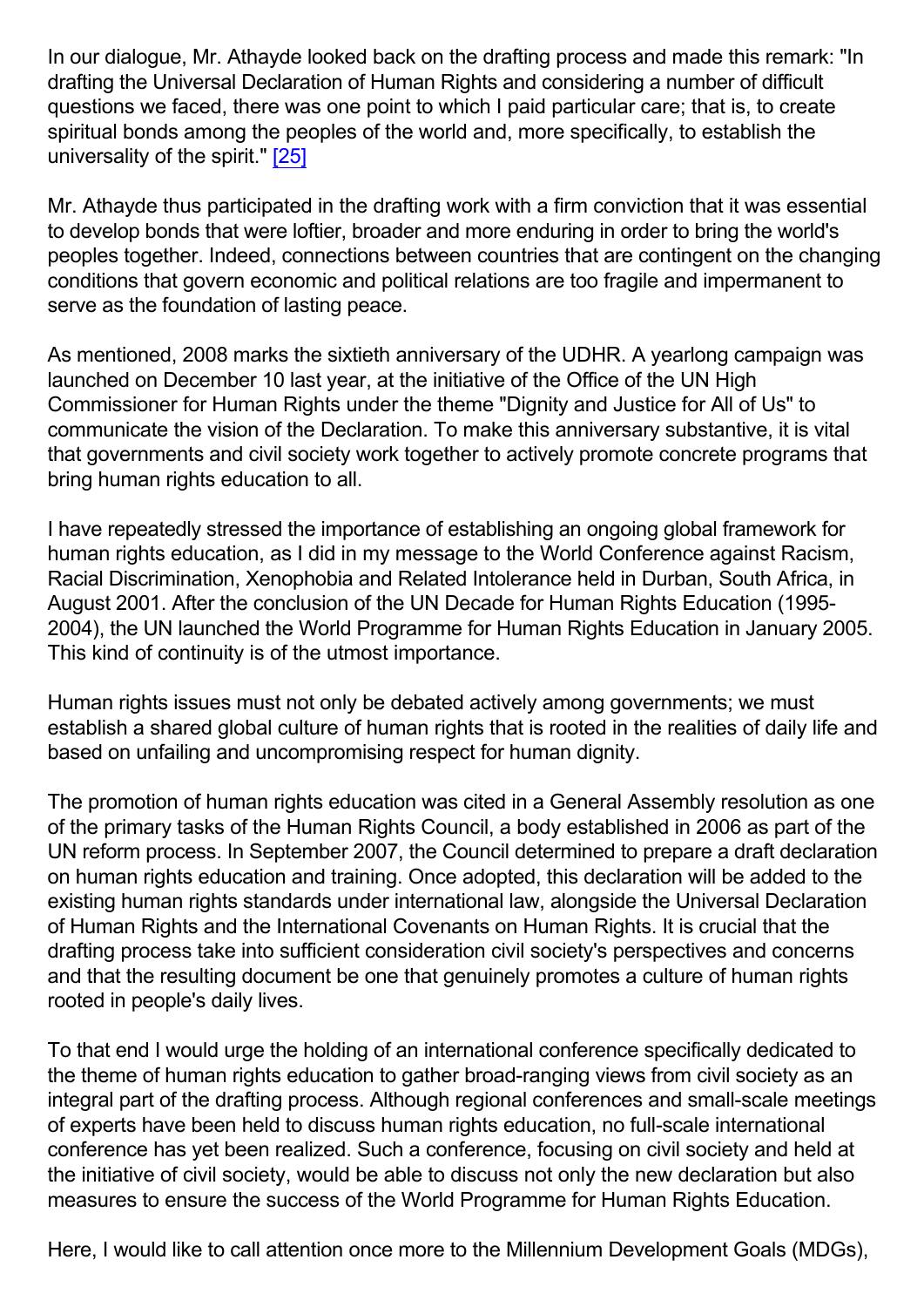which aim to establish the social and life-supporting infrastructure that is indispensable to maintaining human dignity. The MDGs include such concrete objectives as reducing by half the number of people suffering from poverty and hunger, and the year 2007 represented the halfway point toward the target date of 2015. According to the UN progress assessment, there is real concern that these goals will not be attained at the present pace, despite improvements in such areas as primary school enrollment in developing countries and declines in the extreme poverty rate and child mortality.

In July 2007, the leaders of the U.S., Canada, Japan, Ghana, Brazil, India and a number of European countries signed the Declaration on the Millennium Development Goals by Heads of State. U.K. Prime Minister Gordon Brown took the lead in calling for this declaration; it confirms the importance of mustering the political will in both developed and developing countries to bring together "the right policies and right reforms... combined with sufficient resources." [\[26\]](#page-25-0)

The UN designated the years 2005-15 as the International Decade for Action "Water for Life" and 2008 as the International Year of Sanitation. In this context, I would like to urge the creation of a global framework that brings together the right policies, the right reforms and sufficient resources to secure access to safe water and sanitary living conditions for all the world's people.

Today, more than 1 billion people are denied the right to safe water, and 2.6 billion do not have access to adequate sanitation. As a result, about 1.8 million children die every year from diarrhea and other diseases. Moreover, the burden of collecting water falls unevenly on the millions of women and girls charged with doing this for their families every day. This in turn reinforces gender inequalities in employment and education. Chronic ill health due to the lack of safe water and sanitation undermines productivity and economic growth, deepening global inequalities and trapping vulnerable people in cycles of poverty.

The United Nations Development Programme (UNDP) considers overcoming the water and sanitation crisis to be one of the crucial human development challenges for the first half of this century, and stresses that success here will without doubt advance progress toward achieving all the MDGs. It is estimated that the cost of providing safe water and sanitation to all would require the additional expenditure of around 10 billion U.S. dollars per year. This amount, however, is the equivalent to a mere eight days of world military spending. The UNDP *Human Development Report 2006* states:

In terms of enhancing human security, as distinct from more narrowly defined notions of national security, the conversion of even small amounts of military spending into water and sanitation investments would generate very large returns. [\[27\]](#page-25-0)

One example of an effective framework for providing financial resources to help achieve the MDGs is the Global Fund to Fight AIDS, Tuberculosis and Malaria, founded in 2002. The Global Fund is innovative in that it strives to ensure the "ownership" of projects by the developing countries. Programs that reflect the needs of different countries are supported, and financial resources are directed to areas of greatest need through independent review processes, rather than assigning predetermined budgets to each region and disease.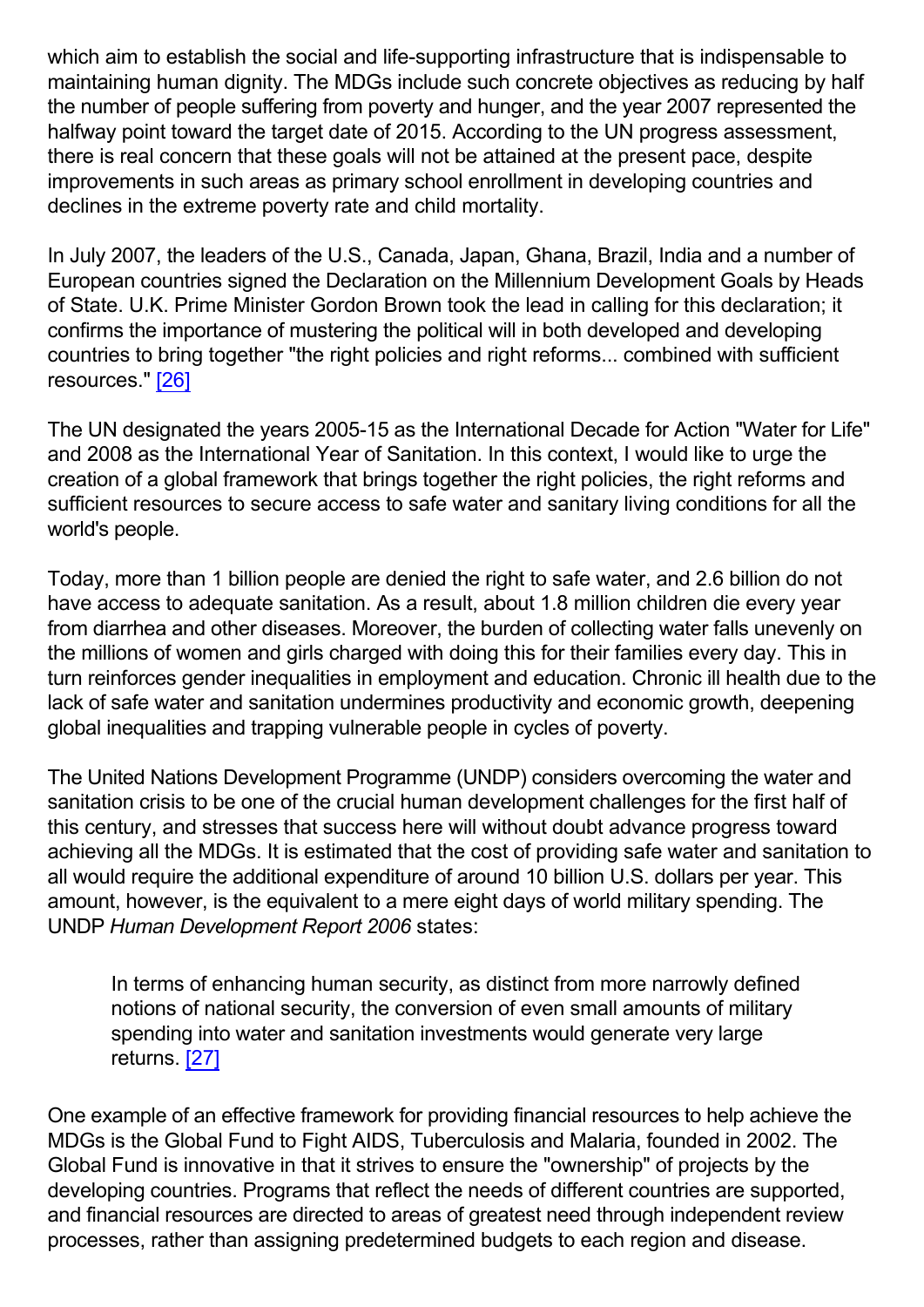The Fund's board members represent not only governments but also the private sector, NGOs from both developed and developing countries, as well as patient advocacy groups. All parties have an equal voice and vote, which ensures that their diverse views will be reflected in the decision-making process.

In this connection, I would like to propose the establishment of a world fund for water for life as a step toward securing the kind of funding and focused strategies that will ensure the rapid amelioration of conditions that continue to threaten the dignity of so many people.

"Human security... is a concern with human dignity." These are the words of Dr. Mahbub ul-Haq (1934-98), who, in a keynote speech at an international conference organized by the Toda Institute for Global Peace and Policy Research in June 1997, emphasized that "...it is easier, more humane, and less costly to deal with the new issues of human security upstream rather than face their tragic consequences downstream...." [\[28\]](#page-25-0)

Dr. Haq, who was one of the great collaborators of the Toda Institute from its inception, also pioneered the concept of human development, a core element of the Human Development, Regional Conflict, and Global Governance (HUGG2) project, which the Toda Institute initiated two years ago.

Dr. Haq wrote that human security should be reflected in people's lives in concrete terms: "a child who did not die, a disease that did not spread." [\[29\]](#page-25-0) In this sense, the effort to achieve the MDGs must be focused on not only meeting targets but also restoring the well-being of the individual who is suffering.

Eliminating the word "misery" from the human lexicon was the fervent wish of my mentor, Soka Gakkai second president Josei Toda (1900-58). The Toda Institute was inspired by Toda's philosophy of peace. It will continue to sponsor international conferences and research to support the achievement of the MDGs, sustainable development and other endeavors to advance human development on a global scale.

# Human dignity in the century of Africa

I would now like to turn my attention to Africa, as its future is critical in building a global society that upholds human dignity.

In the quest for lasting peace and sustainable growth, the nations of Africa have, since entering the twenty-first century, embarked on a new challenge with the African Union (AU) playing the pivotal role. Founded in July 2002 as a successor to the Organization for African Unity (OAU) and comprising fifty-three countries and territories, the AU is the world's largest regional organization. Rapid progress is being made toward establishing the institutional framework that will ensure its effectiveness, with the Assembly of Heads of State and Government as its supreme organ, as well as the Pan-African Parliament, the Peace and Security Council, the Economic, Social and Cultural Council and the Court of Justice.

Over the years, I have dedicated myself to engaging in dialogue with African leaders and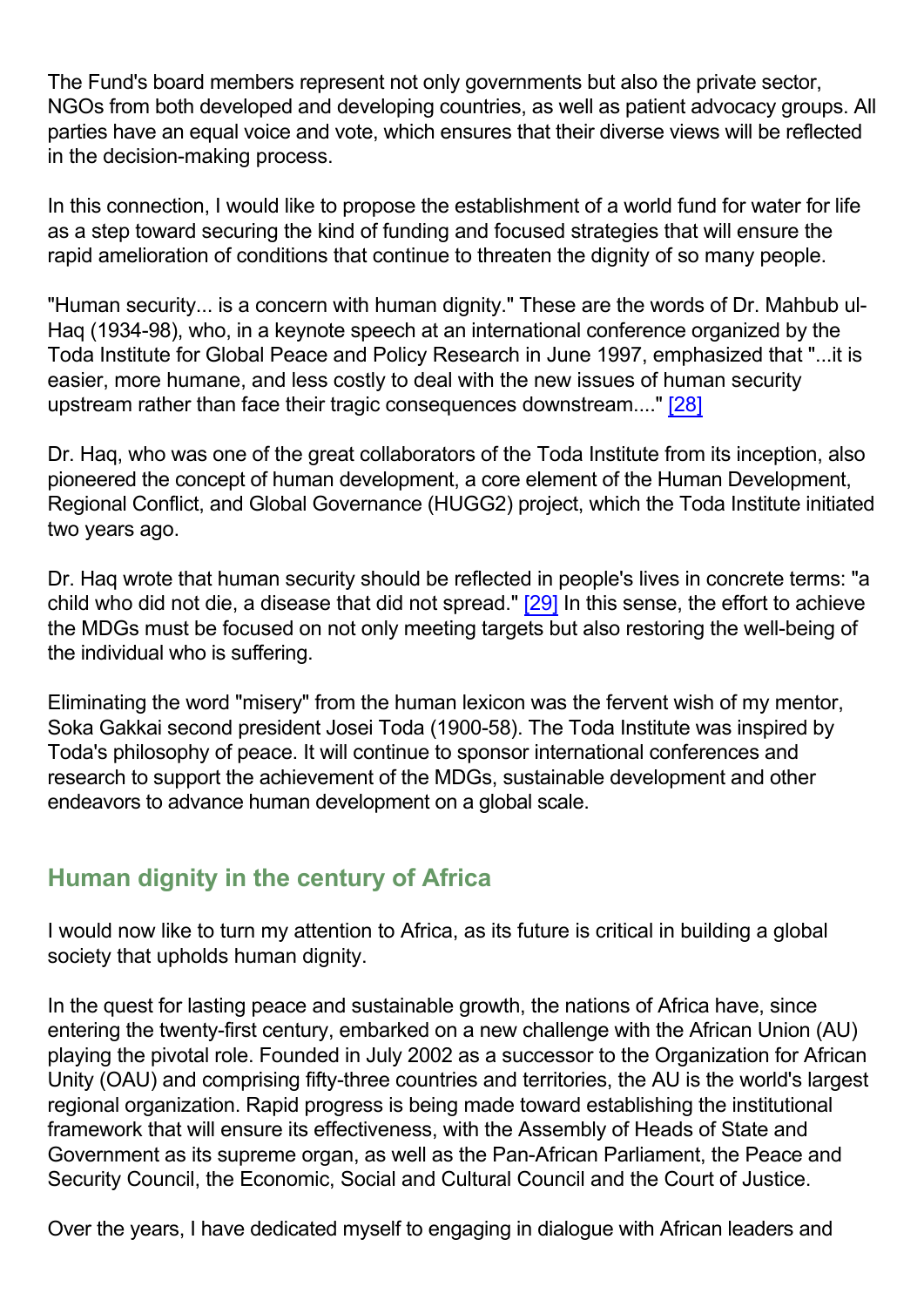experts in various fields and promoting cultural and educational exchange on a people-topeople level. In this, I have been motivated by the conviction that the twenty-first century will be the century of Africa. In this regard, I sincerely hope that the AU undertaking will bear abundant fruit to the benefit of the people of Africa.

It is my unchanging belief that an African Renaissance will herald a renaissance of the world and of humanity.

### Truth and Reconciliation Commission

The Truth and Reconciliation Commission (TRC) was set up under the terms of the Promotion of National Unity and Reconciliation Act in 1995 in Cape Town, South Africa. Its mandate was to bear witness to, record and in some cases grant amnesty to perpetrators of crimes related to human rights violations during the era of apartheid between 1960 and 1994. A very public forum, it differed from a military or criminal tribunal in that the perpetrators of human rights violations voluntarily spoke about their crimes in return for the possibility of amnesty, thus opening the way to a healing process for victims and perpetrators and society as a whole.

Chaired by Archbishop Desmond Tutu, the TRC consisted of three committees: the Human Rights Violations Committee, the Reparation and Rehabilitation Committee and the Amnesty Committee, which considered applications from individuals who applied for amnesty. The commission heard testimony about acts committed by the apartheid government as well as the liberation forces, including the ANC. The TRC's approach, seeking an airing of painful truths as a condition for reconciliation rather than prosecution or retribution, has subsequently been followed by other countries as a model for post-transition processes following regime change.

In fact, many of the important initiatives to transform vicious cycles of human tragedy in recent decades have originated in the African continent. This is seen, for example, in the work of the people of South Africa under the leadership of President Nelson Mandela to dismantle apartheid and conduct the Truth and Reconciliation process, as well as in the empowerment of women and environmental protection realized by the Green Belt Movement led by Dr. Wangari Maathai of Kenya. These transformative initiatives are generating interest and inspiring similar undertakings around the world. Recent years have seen the resolution of several civil wars and conflicts in Africa. There have been important transitions to civilian government, and many parts of the continent have seen improved rates of economic growth.

This is not to understate the seriousness of the issues Africa faces. There are ongoing conflicts such as those in the Darfur region and Somalia, as well as dire poverty and desperate refugee situations, and the fact is that in much of Sub-Saharan Africa progress toward the realization of the MDGs has been woefully inadequate.

Today, African nations, which have refused to succumb under the historical burdens of the slave trade and colonialism, are striving to forge solidarity as they unleash their potential and confront their common challenges. This is an undertaking of enormous significance.

The adoption of the New Partnership for Africa's Development (NEPAD) is a concrete manifestation of such solidarity. It is a pledge by African leaders to strive for peace and security, democracy, stable economic governance and people-centered development based on a shared recognition that Africa "holds the key to its own development." It is crucial that the international community actively support this ambitious project of the people of Africa.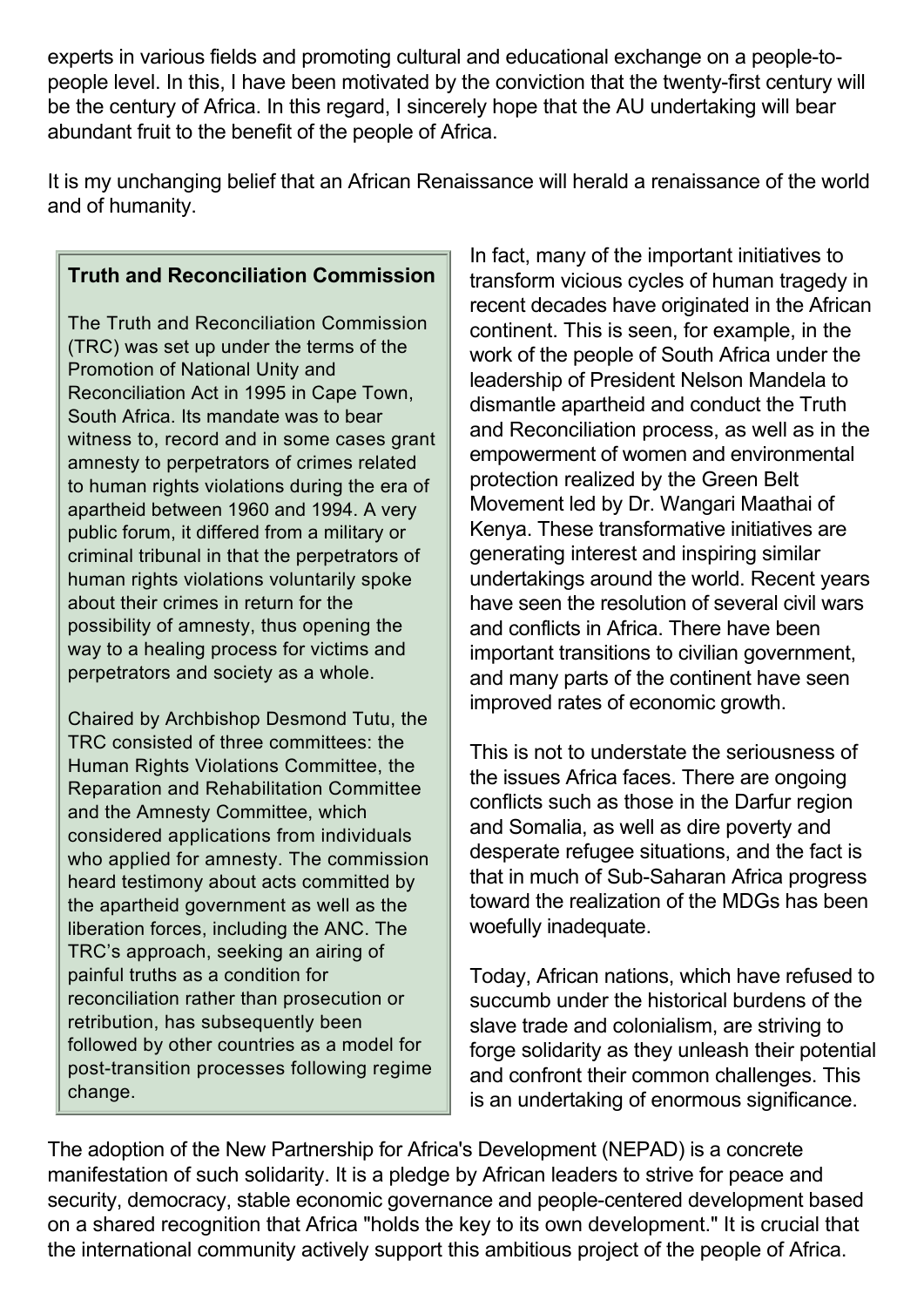In May 2008, the Fourth Tokyo International Conference on African Development (TICAD IV) will be held in Yokohama, Japan. This conference was initiated by Japan in 1993 and has since been held every five years in conjunction with the United Nations and other coorganizers. Participants include African heads of state and representatives of international organizations; the conference serves as a vital forum for sharing a common awareness of the problems Africa faces and for exploring solutions.

I would like to urge that the discussions focus on concrete measures to ensure that the empowerment of youth is at the heart of all policy proposals. It is critical that we take measures now to break the vicious cycle of intergenerational poverty and poor living conditions. Improved conditions for young people will be the linchpin of a transition to a positive cycle of step-by-step improvements in the living conditions of people of all generations.

TICAD has promoted human resources development through ensuring access to basic education, support for learning centers and vocational training. I would like to urge that, building on these achievements, a program for African youth partnership be established as one of the pillars of TICAD, helping foster the talents of the young people who will play a critical role in creating a brighter future for Africa.

I would also like to call for the creation of a network of and for youth, facilitating ties of exchange between the young people of Africa and the youth of Japan and countries throughout the world, as a platform for confronting the challenges faced not only in Africa but around the globe. This year, 2008, has been designated the Japan-Africa Exchange Year. I would hope that the events of the Exchange Year will become the starting point for the establishment of programs of regular exchange between Japanese and African youth and students.

# Creating the infrastructures of peace

At the height of Cold War tensions, seeking to reduce these tensions and prevent further escalation of the arms race, I called for summit meetings between the leaders of the superpowers and engaged in citizen diplomacy to encourage dialogue and exchange. At a time when, in addition to the U.S.-Soviet confrontation, tensions between China and the Soviet Union were at a critical level (1974-75), I traveled to all three countries in a private capacity, meeting, among others, with Chinese Premier Zhou Enlai (1898-1976), Soviet Premier Aleksei Kosygin (1904-80) and U.S. Secretary of State Henry Kissinger. Through such efforts, I hoped to build bridges that would lead to improved relations.

In this I was driven by the determination to prevent at all costs full-scale nuclear warfare, which would have catastrophic effects for the entire human race, and to put an end to the wars that were dividing the world and inflicting massive suffering upon people. With the end of the Cold War, while the threat of full-scale nuclear warfare has receded, we now face new and emerging dangers in the form of nuclear proliferation.

In my 2007 peace proposal, I called for a transition to a system of security that is not reliant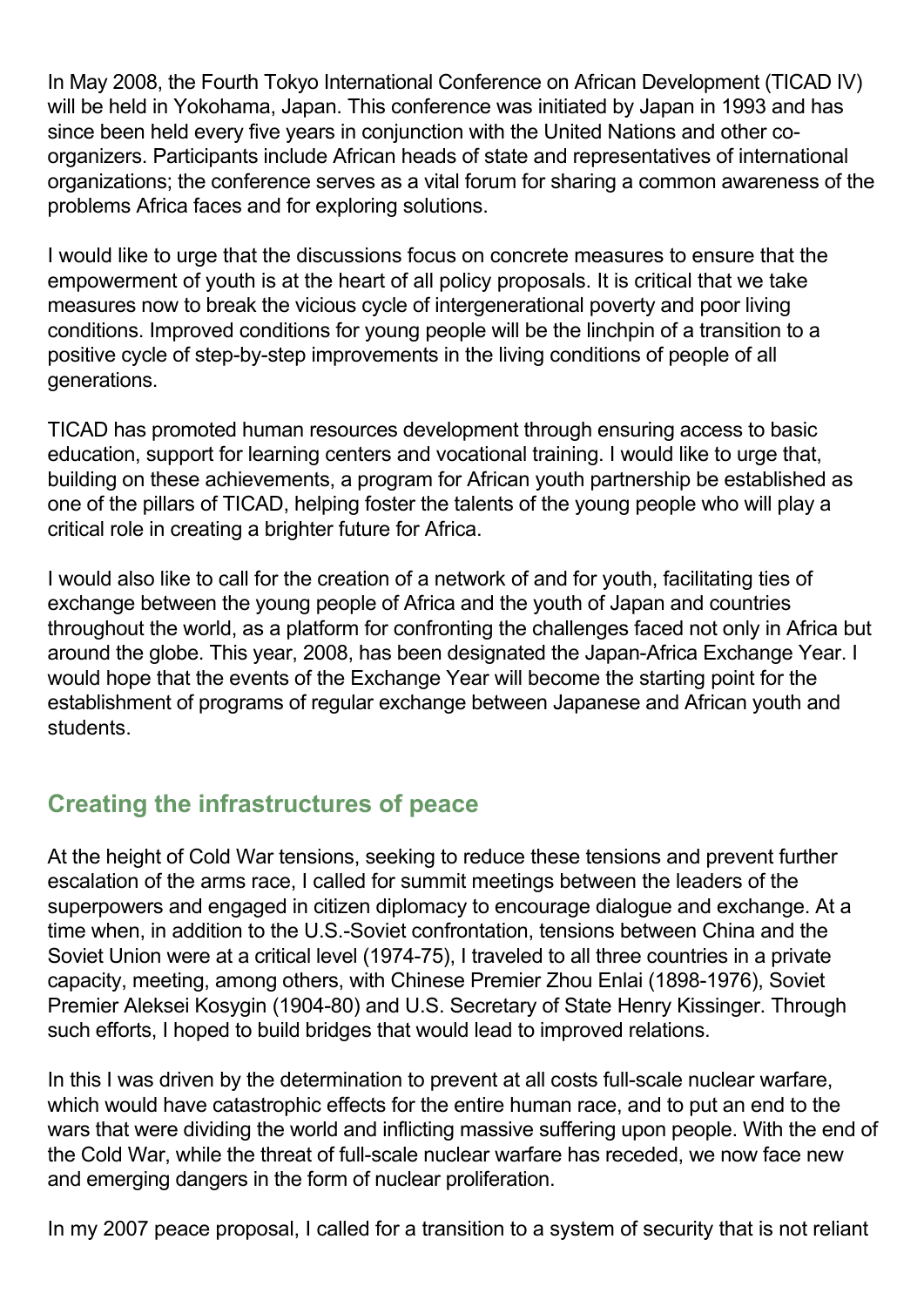on nuclear weapons, and to this end urged the establishment of an international nuclear disarmament agency to ensure the good-faith fulfillment of existing legal commitments to nuclear disarmament.

Equally essential to nuclear abolition is establishing consensus within the international community regarding the fundamental illegality of nuclear weapons. As one element of this, I would like to focus on the call issued in August 2007 by the Canadian Pugwash Group for the establishment of an Arctic Nuclear-Weapon-Free Zone (NWFZ). The SGI, as an advocate of a nuclear-weapon-free world, lends support to this call, in the spirit of Josei Toda's 1957 declaration calling for the abolition of nuclear weapons.

The Arctic Ocean occupied a position of strategic geopolitical importance during the Cold War with nuclear-powered submarines of the Eastern and Western blocs traveling under the icecap carrying their ominous cargo of ballistic missiles. If, as a result of global warming, the polar icecap recedes or even disappears during the summer months, this could open the way for an increased militarization of the Arctic region. It could also spark an international scramble to develop transportation, seabed and other resources, causing a clash of interests between the concerned countries. For this reason, there is an urgent need to prohibit military activity in the region, build a legal regime to conserve it as a common heritage of humankind, and establish an Arctic Nuclear-Weapon-Free Zone.

The Antarctic Treaty of 1959 banned all military activity on the world's southernmost continent, specifically outlawing nuclear explosions and disposal of radioactive waste south of 60 degrees south latitude. Since then, a total of five regional treaties prohibiting the development, manufacture, possession, transportation, receipt, testing and use of nuclear weapons have been signed, and NWFZs have expanded to include Latin America and the Caribbean, the South Pacific, Southeast Asia, Africa and Central Asia.

The NWFZs, covering most of the landmass of the southern hemisphere, serve as a curb against nuclear proliferation in the respective regions. Furthermore, they help strengthen momentum toward the outlawing of nuclear weapons. Together with Mongolia, which declared its nuclear-weapon-free status in 2000, well over 100 countries--more than half the governments on Earth--have become signatories to these agreements, thus expressing their view that the development and use of nuclear weapons is or should be illegal under international law.

I would hope to see further moves toward the creation of other NWFZs, as this will solidify the trend toward making the illegality of nuclear weapons the shared norm of humankind, leading ultimately to an international treaty for the comprehensive prohibition of nuclear weapons, banning their development, acquisition, possession and use.

As a step toward this, I would like to call for the establishment of a treaty prohibiting military use of and denuclearizing the Arctic region under the aegis of the United Nations. In this endeavor Japan, as a country that directly experienced the horrors of nuclear war and which upholds as core national policy the three nonnuclear principles of not possessing, developing or allowing nuclear weapons onto its national territory, should take the initiative, working with other states and civil society partners seeking a nuclear-free world.

I believe that a similar approach would be effective in terms of nuclear nonproliferation in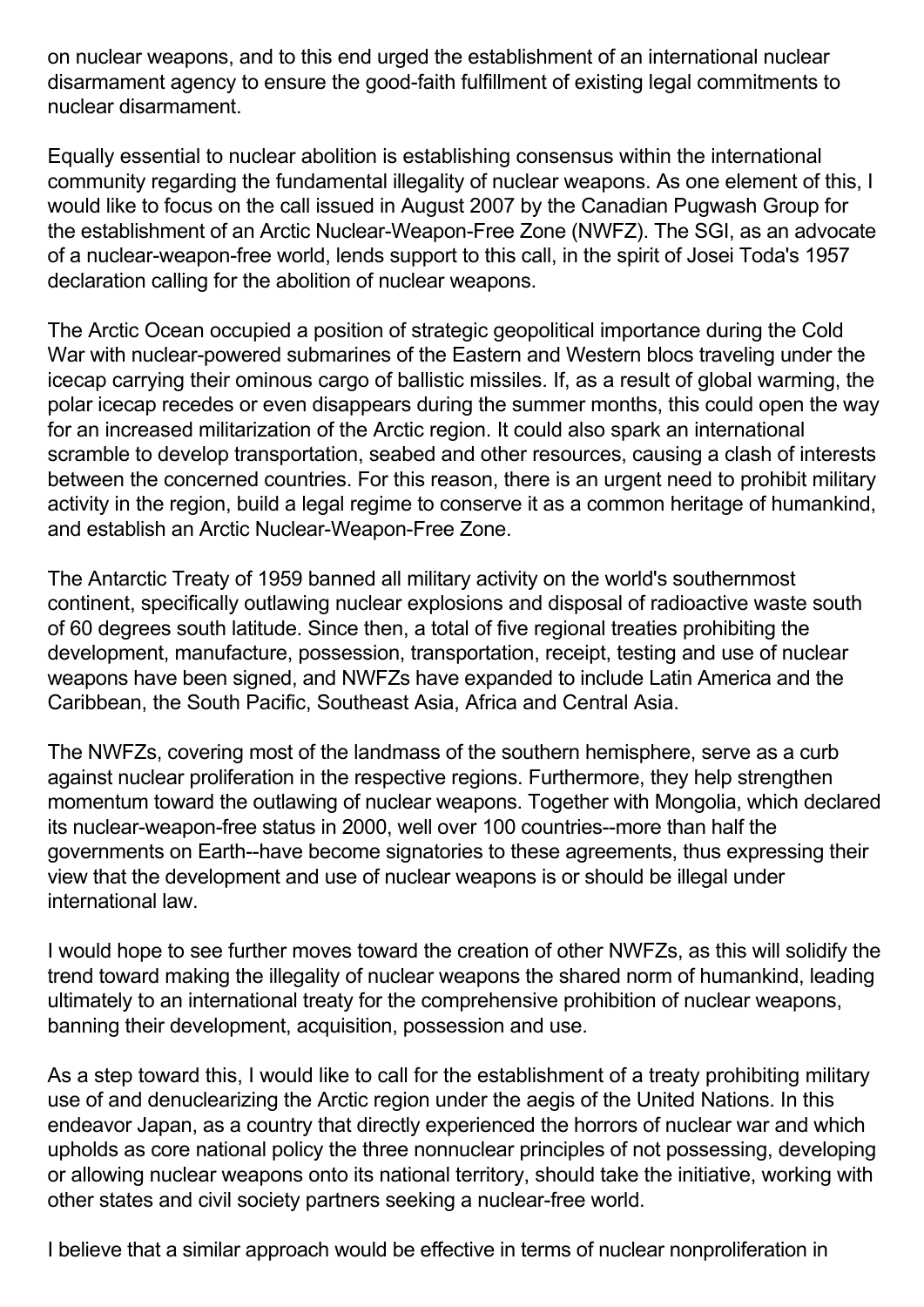Northeast Asia. All efforts should continue through the Six-Party Talks toward the complete dismantling of North Korea's nuclear weapons program. At the same time, Japan should reaffirm its uncompromising commitment to its own nonnuclear policies, and should deploy its full diplomatic resources toward the more encompassing goal of establishing a nuclearweapon-free zone covering the whole of Northeast Asia.

The mobilization of international public opinion is indispensable to any attempt to reduce and eventually outlaw nuclear weapons. With this in mind, I proposed a decade of action by the world's people for nuclear abolition in a proposal for UN reform which I authored in August 2006, to help focus grassroots energies to make the necessary breakthrough.

Last year, to commemorate the fiftieth anniversary of Josei Toda's declaration calling for the abolition of nuclear weapons, the SGI launched the international exhibition "From a Culture of Violence to a Culture of Peace: Transforming the Human Spirit." This was a concrete initiative to promote nuclear disarmament and nonproliferation education as advocated by the United Nations. Since the 1980s, the SGI has organized a series of exhibitions to raise public awareness of the perils of nuclear weapons, cooperating in this with the United Nations and various civil society partners. We are determined to continue these activities, working with the Pugwash Conferences and other partners that share the goal of building grassroots consensus for the prohibition and abolition of nuclear weapons. We regard such efforts as an integral aspect of our mission as Buddhists to promote respect for the sanctity of life.

My next proposal toward building the infrastructures of peace is to call for the early signing of a treaty banning so-called "cluster bombs." These weapons spread numerous submunitions over a wide area. They indiscriminately kill and maim people in the target area, and the bomblets that remain unexploded put lives at risk for years after a conflict has ended, causing serious hindrance to reconstruction.

As many as 440 million submunitions have already been used in 24 countries and territories, killing and injuring an estimated 100,000 people. Some 73 countries still continue to stockpile cluster bombs.

The Cluster Munition Coalition, a network of civil society organizations calling for the conclusion of an international treaty banning the use, production and stockpiling of cluster munitions, was formed in 2003. The movement has gained momentum, and in February 2007 a conference attended by more than 40 governments and representatives of civil society was held in Oslo, Norway, to frame a new treaty to ban cluster munitions. From this conference, an initiative called the Oslo Process was launched, which, like the Ottawa Process that produced the 1997 treaty banning land mines, brings NGOs and interested states together in shared action.

Discussions are under way within the framework of the UN Convention on Certain Conventional Weapons (CCW) to address the issue of cluster bombs, but they have as yet failed to make any significant progress. Thus, while it is of course desirable that as many states as possible eventually become parties, priority must be placed on getting a treaty signed and in place by the end of this year as called for in the Oslo Process. And just as the Ottawa Treaty has over the past decade attained the weight of an international humanitarian norm that discourages even nonsignatory states from using land mines, a similar consensus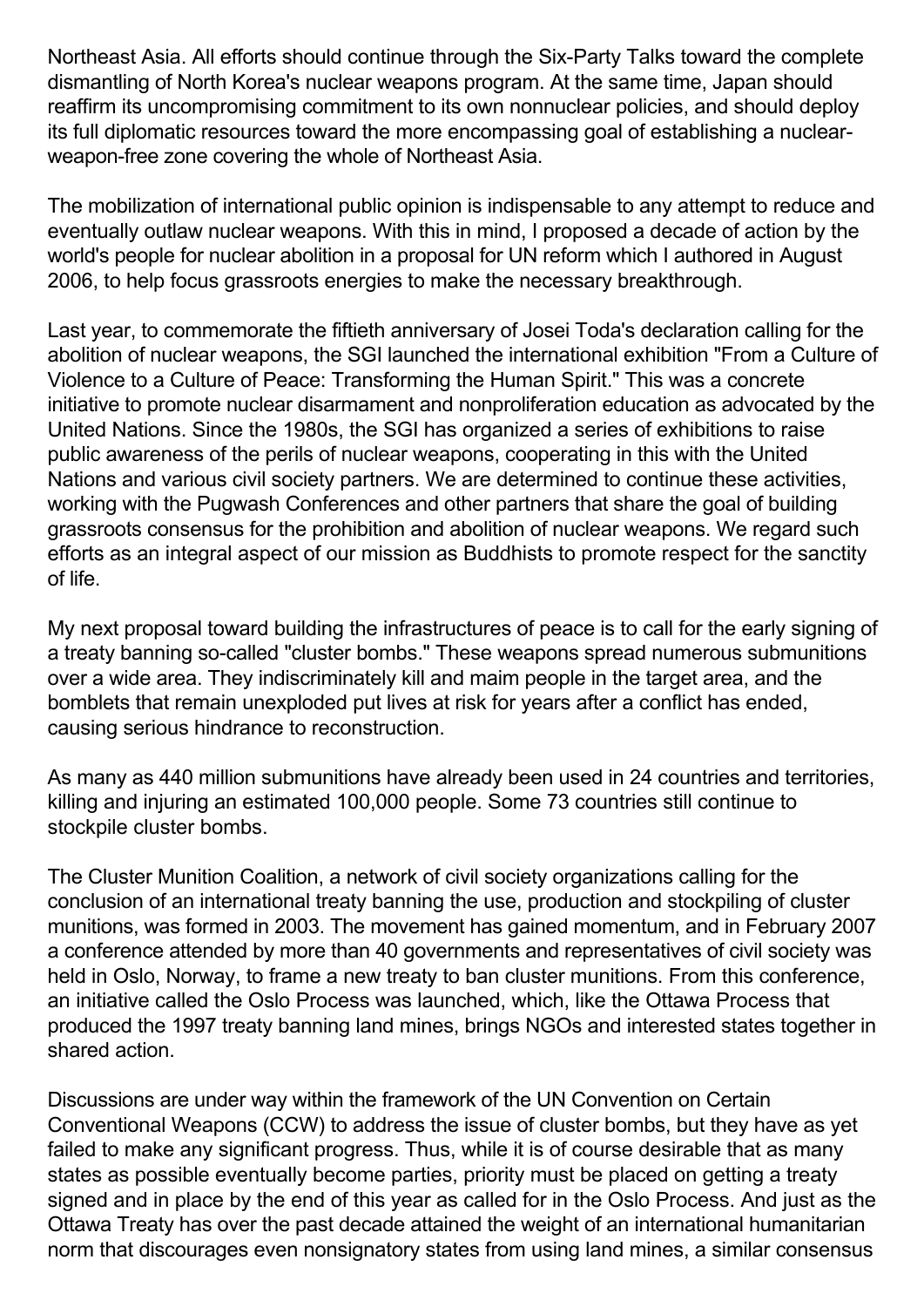must be built in global society against cluster bombs.

The success of such efforts with strong civil society support will have a definite and positive impact on momentum toward disarmament in other fields.

# East Asian infrastructure for peace

Lastly, I would like to address the future prospects for Sino-Japanese relations and the creation of infrastructures for peace throughout the East Asia region.

Thirty years have now passed since the signing of the Sino-Japanese Treaty of Peace and Friendship. Chinese Premier Zhou Enlai voiced his strong expectation for the conclusion of such a treaty when I met with him in December 1974. I wholeheartedly shared his vision. I met with U.S. Secretary of State Henry Kissinger the following month, and conveyed Premier Zhou's desire for Sino-Japanese friendship and my commitment to this. Dr. Kissinger expressed his support for a treaty.

I visited China again in April 1975 and discussed the importance of the early conclusion of a friendship treaty with Vice Premier Deng Xiaoping (1904-97), who entrusted me with a message to Japanese Prime Minister Takeo Miki (1907-88). Government-level negotiations resumed soon after, and the treaty was signed in August 1978, opening a new chapter in Sino-Japanese relations.

Exchanges in diverse fields have developed since, and economic interdependence continues to grow. China is now Japan's largest trading partner, surpassing even the U.S., and in 2006 more than 4.7 million people traveled between the two countries.

In recent years, summit meetings of Japanese and Chinese leaders have been held on a regular basis, signaling an active will to build cooperative relations. In April 2007, Chinese Premier Wen Jiabao made an official visit to Japan and held talks with the Japanese Prime Minister, leading to a joint press statement which defined bilateral policy: "Both countries will strengthen coordination and cooperation, and tackle regional and global challenges together." [\[30\]](#page-25-0)

During his visit, I also had the pleasure of conferring with the Chinese Premier and was deeply impressed by his statement that closer Sino-Japanese friendship is the general trend and shared aspiration of both peoples.

In December 2007, Japanese Prime Minister Yasuo Fukuda visited China and held talks with President Hu Jintao and other leaders, agreeing on a joint statement announcing cooperation on environmental and energy issues, as well as youth exchanges.

It has been four decades since I first called for the normalization of Sino-Japanese relations, and I welcome with deep gratification the significant steps that China and Japan have taken toward building a solid partnership for the peace, security and development of Asia and the world.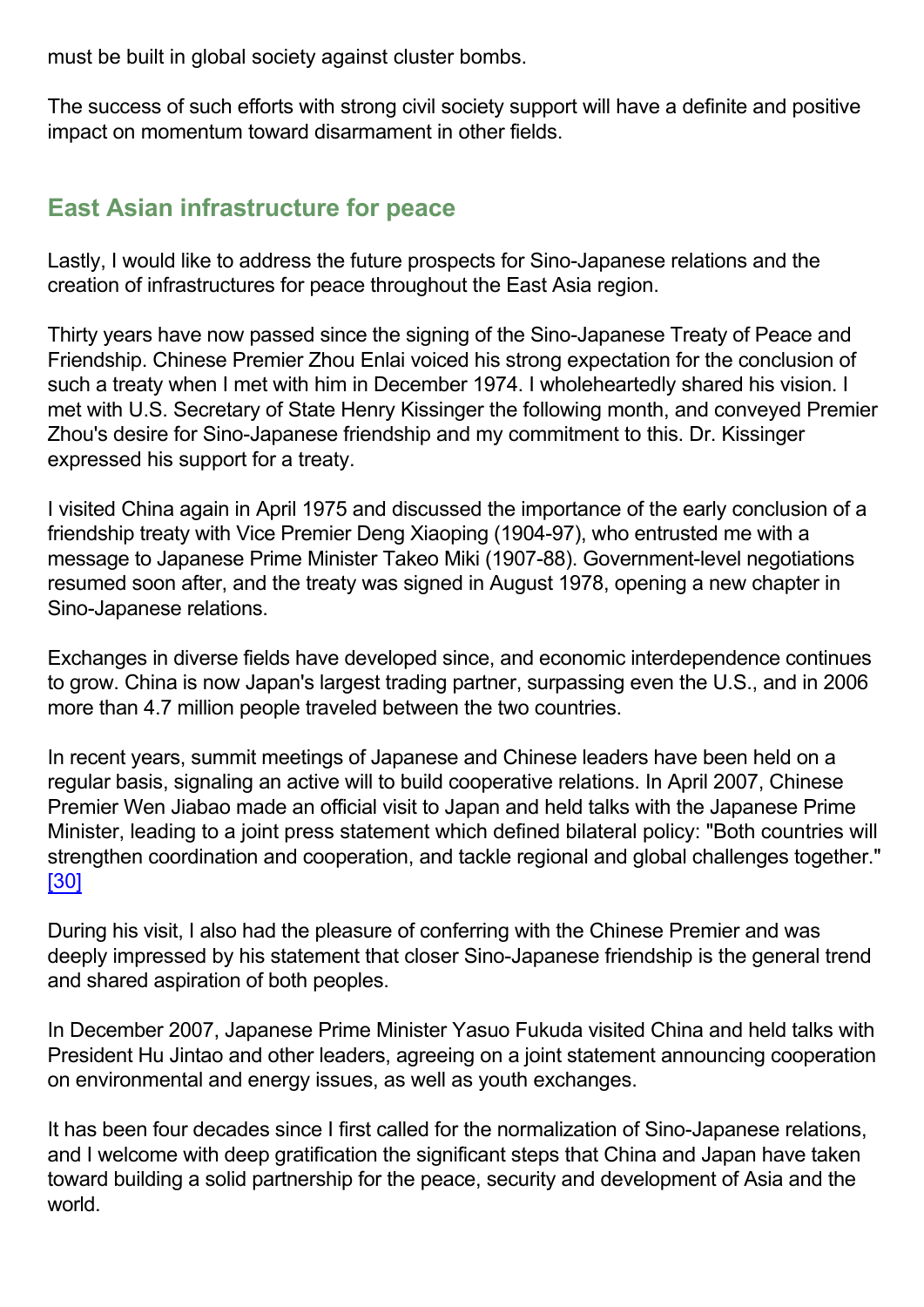<span id="page-24-0"></span>In addition to this warming in Sino-Japanese relations, there has also been steady improvement in Japan's relations with South Korea. Strengthened ties between the three countries have helped the East Asia Summit in its evolution as a venue for exploring new modalities of regional cooperation.

In November 2007, the Association of Southeast Asian Nations (ASEAN) held a summit where agreement was reached on an ASEAN Charter that upholds such objectives as the promotion of peace, security and stability in the region, the alleviation of poverty and the preservation of the nuclear-weapon-free status of Southeast Asia. At the same meeting, the ASEAN states set out a blueprint for the creation of an ASEAN Economic Community by 2015.

It is my conviction that if China, South Korea and Japan, together with ASEAN, continue to make tenacious efforts toward cooperation and coordination, it will be possible to consolidate the enduring infrastructures for peace in East Asia.

Starting in 2007, the Japanese government initiated a five-year program to invite 6,000 young people annually, principally from China, South Korea and the ASEAN nations, to study in Japan. As one who has long advocated greater youth and educational exchange in East Asia, I have great hopes for the success of this program. And I would wish that this opportunity to deepen understanding and friendship will also be a chance for the young people of the region to develop a shared sense of awareness and responsibility for the future. I would propose, for example, that opportunities be created to meet and talk with the staff of UN agencies and to learn from the environmental and disarmament programs promoted by the UN.

Ultimately, young people hold the keys to the future: humanity is in their hands. This is the shared conviction of virtually all the leaders and experts with whom I have met and engaged in dialogue.

The Soka Gakkai's second president Josei Toda declared: "The new century will be created by the power and passion of youth." Embracing the words and spirit he bequeathed to us, all the members of the SGI are determined to maintain a focus on youth and young people, fostering their limitless potential as we build grassroots solidarity to resolve the complex issues facing our planet.

### Notes:

- 1 Pauling and Ikeda, *Seimei no seiki*, 15-16.
- 2 Ban, "Remarks at the Inauguration."
- 3 Sarkozy, "Sarkozy Wants."
- 4 C.f. Plato, *The Republic*, 268.
- 5 Hermanns, *Einstein and the Poet*, 53.
- 6 Gide, *Retour de l'U.R.S.S*., 13.
- 7 Nichiren, *Writings*, vol. 2, 843-44.
- 8 Watanabe, *Kyoki ni tsuite*, 163.
- 9 Ikeda, "Mahayana Buddhism."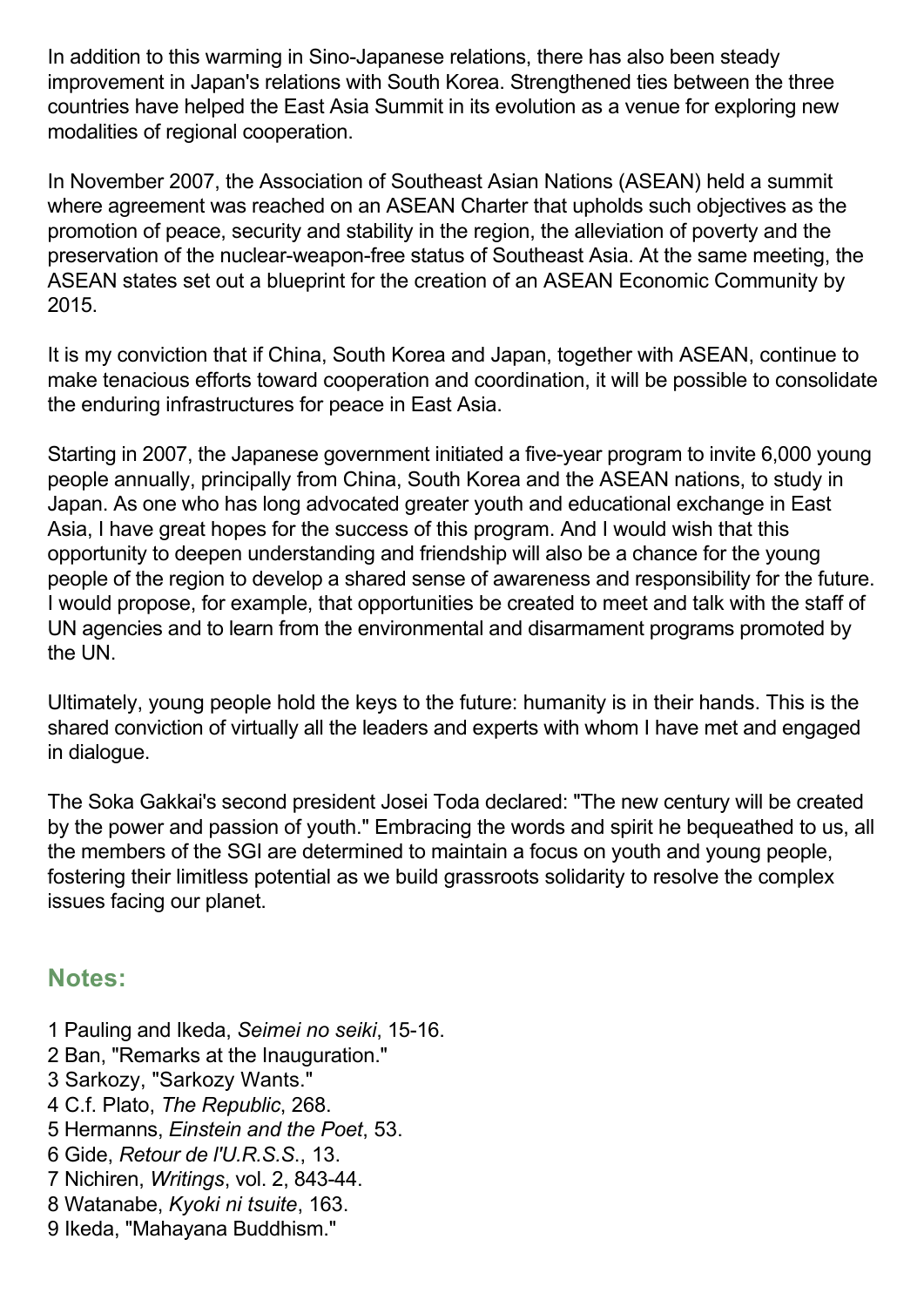<span id="page-25-0"></span>10 Wiesel, *And the Sea Is Never Full*, 370. 11 Michelet, *Bible de l'humanité*', II. 12 Ibid., 484. 13 Ibid., IV. 14 Ibid., 13. 15 Ibid., 283. 16 Ibid., 485. 17 Ibid., 484. 18 Walshe, *Mahaparinibbana*, 245. 19 Watanabe, *Kyoki ni tsuite*, 120-21. 20 Mann, "Achtung, Europa!" 159-60. 21 Plato, *Phaedo*, 94-95. 22 Weizs"cker, *Der Mensch in seiner Geschichte*, 15. 23 Nichiren, *Writings*, 295. 24 UN, "Universal Declaration of Human Rights." 25 Athayde and Ikeda, *21 seiki no jinken wo kataru*, 128-29. 26 DFID, "Declaration on the Millennium." 27 UNDP, "Human Development Report 2006." 28 Haq, "Global Governance for Human Security," 80. 29 Haq, *Reflections on Human Development*, 116.

30 MOFA, "Japan-China Joint Press Statement."

# **Bibliography**

Athayde, Austregésilo de, and Daisaku Ikeda. 1995. *21 seiki no jinken wo kataru* [Human Rights in the Twenty-first Century]. Tokyo: Ushio Shuppansha.

ATS (Antarctic Treaty Secretariat). 1959. "The Antarctic Treaty." http://reco.ats.aq/ats.reco/recatt/att005\_e.pdf (accessed February 20, 2008).

Ban, Ki-moon. 2008. "Remarks at the Inauguration of the Alliance of Civilizations Forum." http://www.un.org/apps/sg/sgstats.asp?nid=2954 (accessed February 7, 2008).

Canadian Pugwash Group. 2007. "Canadian Pugwash Call for an Arctic Nuclear-Weapon Free Zone." http://www.pugwashgroup.ca/events/documents/2007/2007.08.24-Arctic\_%20 NWFZ.pdf (accessed February 27, 2008).

Council of the European Union. 2007. "Brussels European Council: Presidency Conclusions." http://www.consilium.europa.eu/ueDocs/cms\_Data/docs/pressData/en/ec/93135.pdf (accessed February 22, 2008).

DFID (Department for International Development). 2007. "Declaration on the Millennium Development Goals by Heads of State." http://www.dfid.gov.uk/mdg/declarationheads-07.asp (accessed February 15, 2008).

European Commission. 2007. "European Agreement on a New Energy Policy."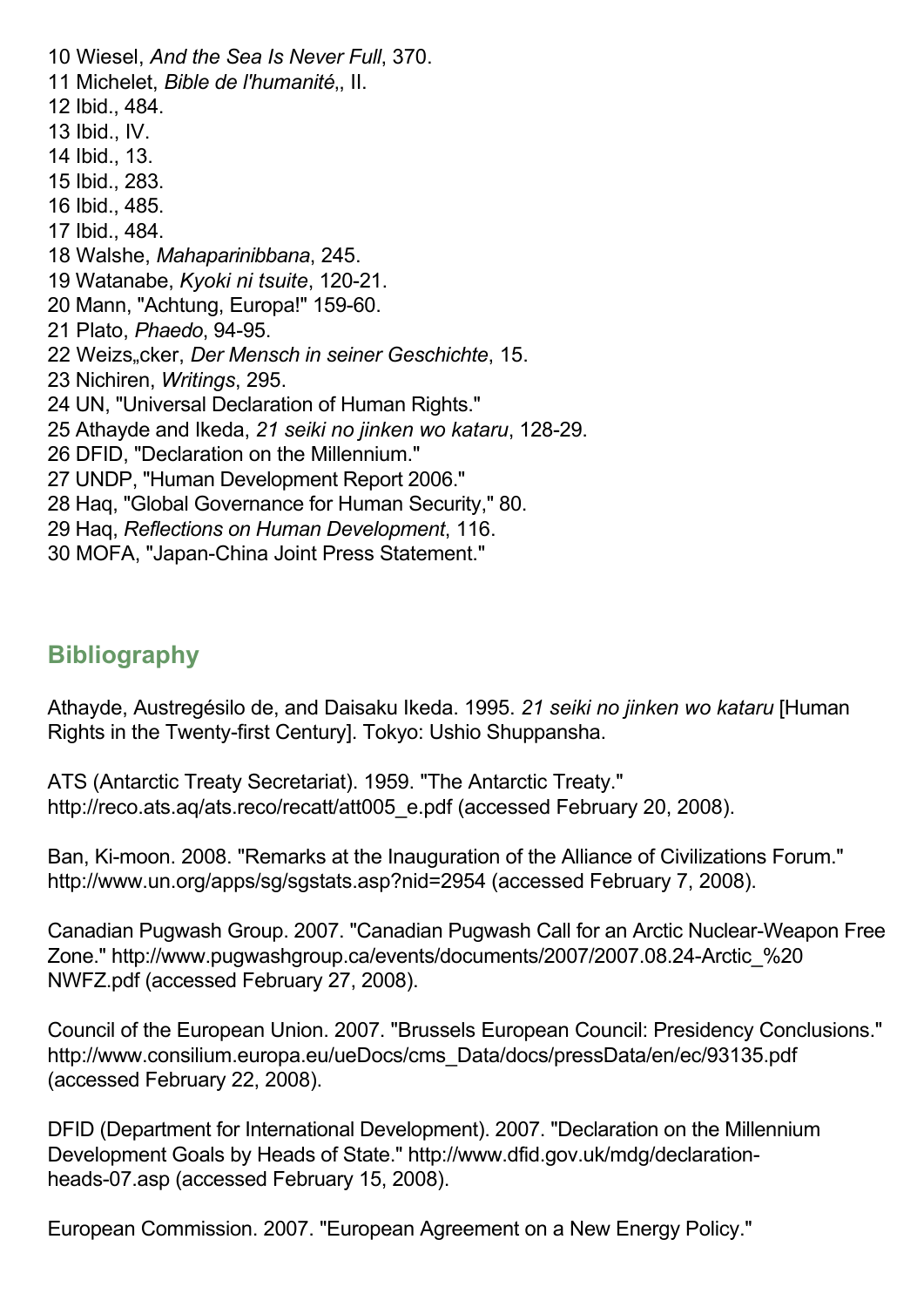http://ec.europa.eu/energy/energy\_policy/index\_en.htm (accessed March 12, 2008).

G8 Summit 2007 Heiligendamm. 2007. "Chair's Summary." http://www.g-8.de/nsc\_true/Conte nt/EN/Artikel/ g8-summit/anlagen/chairs-summary,templateId=raw,property=public ationFile.pdf/chairs-summary (accessed February 27, 2008).

Gide, André. 1936. *Retour de l'U.R.S.S.* [Return from the U.S.S.R.]. Paris: Gallimard.

——. 1937. *Préface a quelques écrits récents de Thomas Mann* [A Preface to Some Recent Writings of Thomas Mann]. In *Thomas Mann, Avertissement a l'Europe* [Thomas Mann: A Warning to Europe]. Paris: Gallimard.

Handicap International. "Cluster Munitions." http://www.clusterbombs.org.uk/clustermunitions (accessed February 9, 2008).

——. 2007. "Circle of Impact: The Fatal Footprint of Cluster Munitions on People and Communities." http://en.handicapinternational.be/download/0606\_WEB FINAL\_REPORT\_HI\_BD.pdf (accessed February 10, 2008).

Haq, Mahbub ul-. 1995. *Reflections on Human Development*. New York: Oxford University Press.

——. 1999. "Global Governance for Human Security." *In Worlds Apart: Human Security and Global Governance*. Ed. Majid Tehranian. London: I. B. Tauris.

Hermanns, William. 1983. *Einstein and the Poet: In Search of the Cosmic Man*. Brookline Village, MA: Branden Press, Inc.

Ikeda, Daisaku. 1993. "Mahayana Buddhism and Twenty-first Century Civilization." http://daisakuikeda.org/index.php?mid=resources&sub=works&sub2=lect&quid=7 (accessed March 5, 2008).

IPCC (Intergovernmental Panel on Climate Change). 2007. "IPCC Fourth Assessment Report."

http://www.ipcc.ch/ipccreports/ar4-syr.htm (accessed February 22, 2008).

Makiguchi, Tsunesaburo. 1996. *Jinsei chirigaku* [The Geography of Human Life]. In vol. 2 of *Makiguchi Tsunesaburo zenshu* [The Complete Works of Tsunesaburo Makiguchi]. Tokyo: Daisan Bunmeisha.

Mann, Thomas. 1995. "Achtung, Europa! [Europe Beware]." In *Thomas Mann Essays Band 4* [Essays of Thomas Mann, vol. 4]. Frankfurt: S. Fischer Verlag GmbH.

——. 1942. "Europe Beware." In *Order of the Day: Political Essays and Speeches of Two Decades*, trans. H. T. Lowe-Porter. New York: Alfred A. Knopf.

Michelet, Jules. 1864. *Bible de l'humanité* [The Bible of Humanity]. Paris: F. Chamerot, Libraire-Éditeur.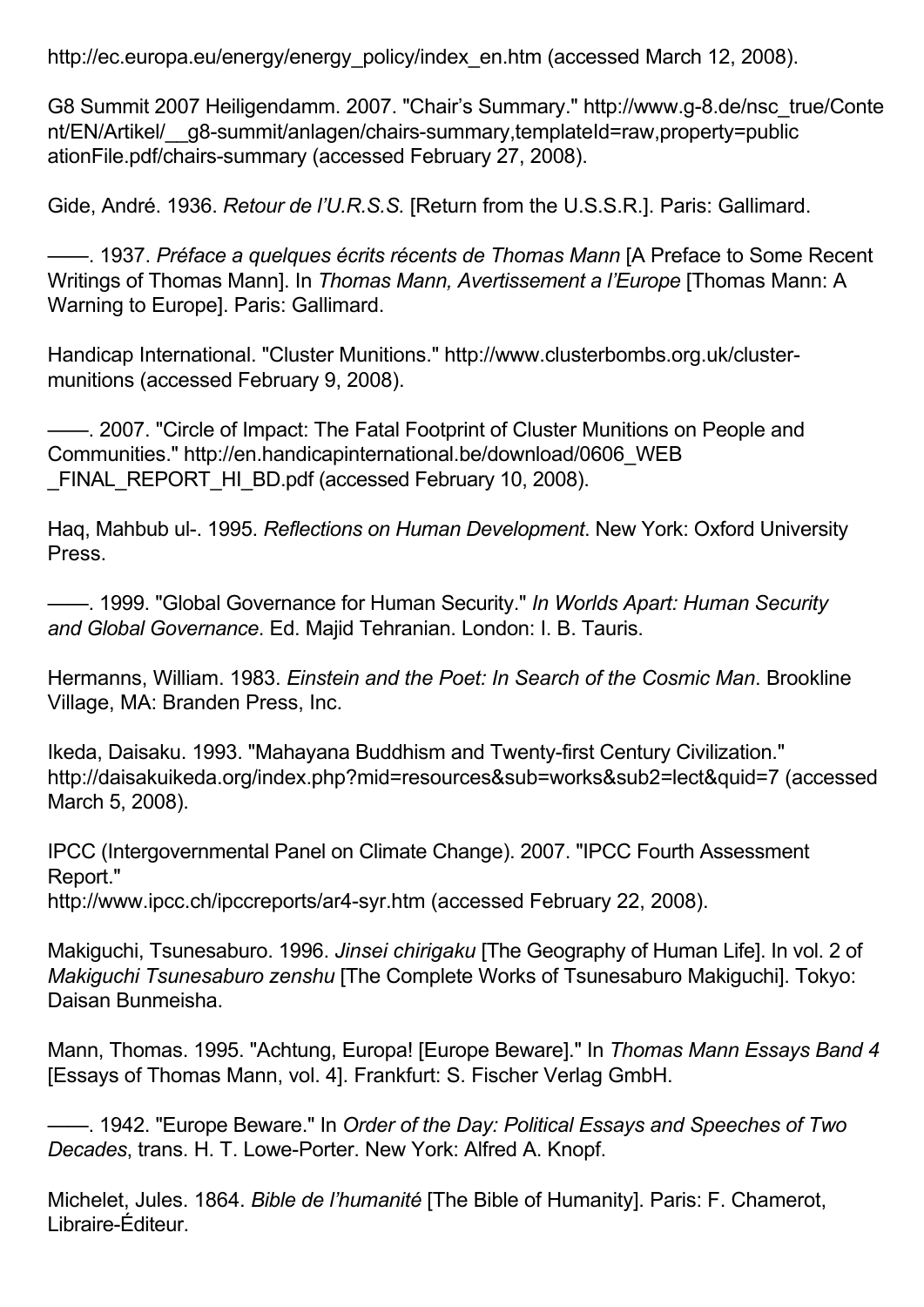——. 1877. *The Bible of Humanity*. Trans. Vincenzo Calfa. New York: J. W. Bouton.

MOFA (The Ministry of Foreign Affairs of Japan). "On the Three Non-Nuclear Principles." http://www.mofa.go.jp/policy/un/disarmament/nnp/index.html (accessed February 10, 2008).

——. 2007. "Japan-China Relations Enter a New Era." http://www.mofa.go.jp/region/ asia-paci/china/relation.pdf (accessed February 10, 2008).

——. 2007. "Japan-China Joint Press Statement." http://www.mofa.go.jp/region/asia-paci/ china/pv0704/joint.html (accessed February 10, 2008).

——. 2007. "Start of the 'Japan-East Asia Network of Exchange for Students and Youths (JENESYS) Programme.'" http://www.mofa.go.jp/announce/announce/2007/5/ 1173651\_826.html (accessed February 10, 2008).

——. 2008. "The Fourth Tokyo International Conference on African Development (TICAD IV) in Yokohama." http://www.mofa.go.jp/region/africa/ticad/ticad4/index.html (accessed February 27, 2008).

NEPAD (The New Partnership for Africa's Development). 2006. "NEPAD in Brief." http://www.nepad.org/2005/files/inbrief.php (accessed February 27, 2008).

Nichiren. 1999. *The Writings of Nichiren Daishonin*. Ed. and trans. The Gosho Translation Committee. Tokyo: Soka Gakkai.

——. 2006. *The Writings of Nichiren Daishonin*. Vol. 2. Ed. and trans. The Gosho Translation Committee. Tokyo: Soka Gakkai.

Pauling, Linus, and Daisaku Ikeda. 1990. *Seimei no seiki eno tankyu* [The Search for a Century of Life]. Tokyo: Yomiuri Shimbunsha.

Plato. 1888. *The Republic of Plato*. Trans. B. Jowett. 3rd ed. Oxford: Clarendon Press.

——. 1955. *Plato's Phaedo*. Trans. R. S. Bluck. London: Routledge & Kegan Paul Ltd.

Sarkozy, Nicolas. 2008. "Sarkozy Wants to Change UN, G8, Europe—Summary." http://www.earthtimes.org/articles/show/170773.html (accessed February 19, 2008).

UN (United Nations). 1948. "Universal Declaration of Human Rights (1948–1998)." http://www.un.org/Overview/rights.html (accessed February 8, 2008).

——. 2007. "United Nations Declaration on Human Rights Education and Training." A/HRC/Res/6/10. Resolution adopted by the Human Rights Council. September 28, Geneva. http://ap.ohchr.org/documents/E/HRC/resolutions/A\_HRC\_RES\_6\_10.pdf (accessed March 12, 2008).

——. 2007. "The Millennium Development Goals Report 2007." http://www.un.org/ millenniumgoals/pdf/mdg2007.pdf (accessed February 15, 2008).